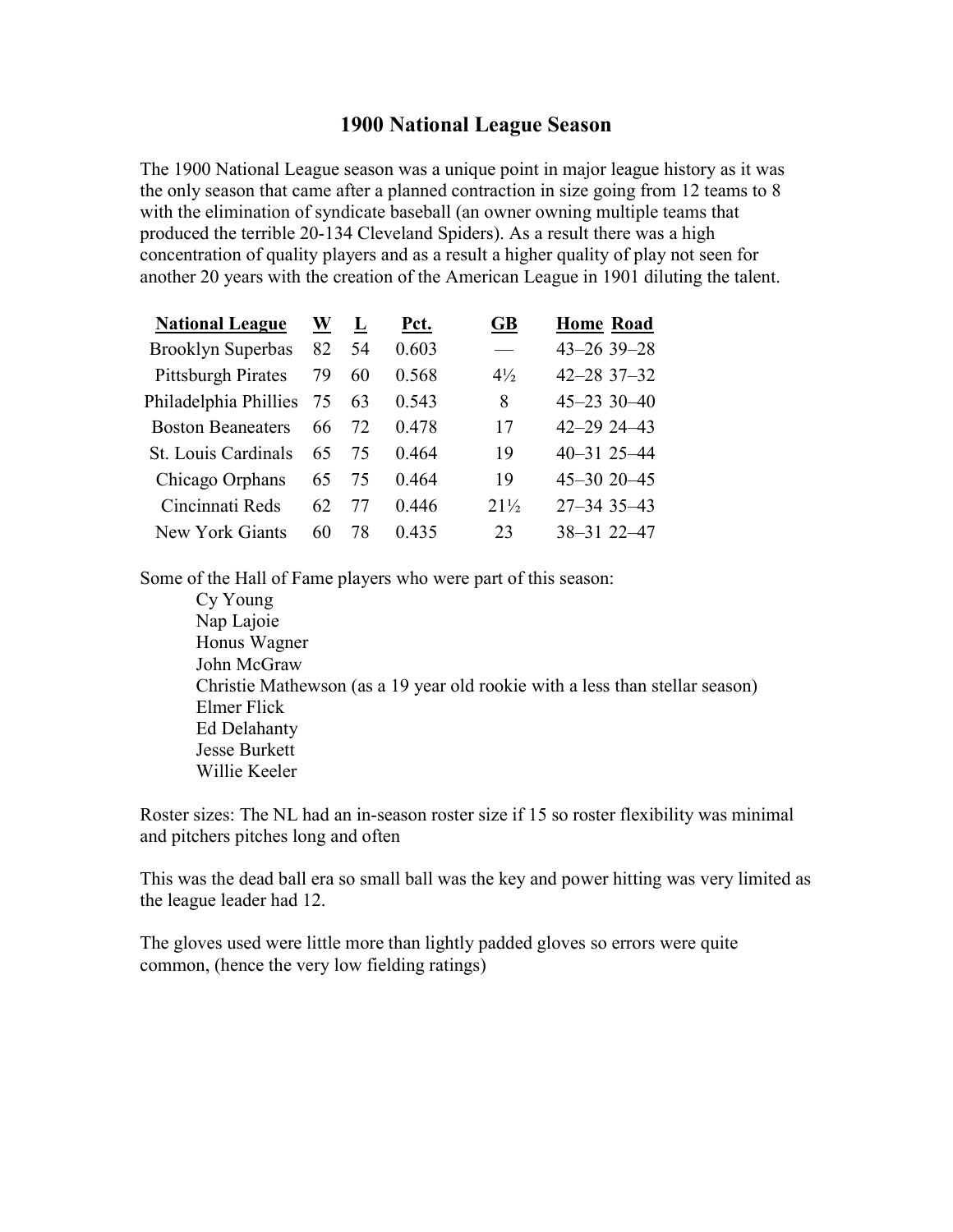| <b>Bill</b><br><b>Duke</b><br>Hughie<br>Tom<br>Lave                                                                                                                                                                                                                                          |                                      |
|----------------------------------------------------------------------------------------------------------------------------------------------------------------------------------------------------------------------------------------------------------------------------------------------|--------------------------------------|
|                                                                                                                                                                                                                                                                                              | <b>Fielder</b>                       |
| <b>Dahlen</b><br><b>Farrell</b><br><b>Jennings</b><br><b>Daly</b><br><b>Cross</b>                                                                                                                                                                                                            | Jones                                |
| C · 1900 Brooklyn<br>1B/2B · 1900 Brooklyn<br>2B/1B · 1900 Brooklyn<br>SS · 1900 Brooklyn<br>3B · 1900 Brooklyn                                                                                                                                                                              | CF · 1900 Brooklyn                   |
| ▲<br>$\blacktriangle$<br>$\blacktriangle$<br>▲<br>▲<br><b>Batting R</b><br><b>Batting B</b><br><b>Batting R</b><br><b>Batting B</b><br><b>Batting R</b>                                                                                                                                      | ▲<br><b>Batting L</b>                |
| <b>HERO</b><br>·HERO<br><b>HERO</b><br>•CHAMPION<br><b>SCRAPPER</b>                                                                                                                                                                                                                          | <b>•CHAMPION</b>                     |
| <b>SCRAPPER</b><br><b>SCRAPPER</b><br>·SCRAPPER<br>·SCRAPPER<br>·PATIENT<br><b>EAGER</b><br><b>•EAGER</b><br><b>GOOD EYE</b><br><b>GOOD EYE</b><br><b>EAGER</b>                                                                                                                              | ·SCRAPPER<br>GOOD EYE                |
| GOOD EYE<br><b>GOOD EYE</b><br>GOOD EYE                                                                                                                                                                                                                                                      |                                      |
|                                                                                                                                                                                                                                                                                              |                                      |
| Fielding<br>Fielding<br>Running<br>Fielding<br>Running<br>Fielding<br>Running<br>Fielding<br>Fielding<br>Running<br>Running                                                                                                                                                                  | Running                              |
| <b>ACTIVE</b><br><b>ACTIVE</b><br><b>ACTIVE</b><br><b>ACTIVE</b><br>IRON <sup>.</sup><br>$\Omega$<br><b>IRON</b><br>IRON <sup>.</sup><br>IRON.<br>$\mathbf 0$                                                                                                                                | <b>•ACTIVE</b>                       |
| Experience<br>Experience<br>Experience<br>Experience<br>Experience                                                                                                                                                                                                                           | Experience                           |
| <b>ICON</b><br><b>ICON</b><br><b>ICON</b><br><b>ICON</b><br><b>ICON</b><br>@2013 PLAAY Games<br>@2013 PLAAY Games<br>@2013 PLAAY Games<br>@2013 PLAAY Games<br>@2013 PLAAY Games                                                                                                             | @2013 PLAAY Games                    |
| <b>Willie</b><br>Gene<br>Deacon                                                                                                                                                                                                                                                              | <b>Aleck</b>                         |
| Joe<br>Jimmy<br><b>Sheckard</b><br><b>McGuire</b><br><b>DeMontreville</b><br><b>Keeler</b><br><b>Kelley</b>                                                                                                                                                                                  | <b>Smith</b>                         |
| RF · 1900 Brooklyn<br>LF/1B/3B · 1900 Brooklyn<br>LF/CF/RF · 1900 Brooklyn<br>C · 1900 Brooklyn<br>2B/IF . 1900 Brooklyn                                                                                                                                                                     | UT · 1900 Brooklyn                   |
| Δ<br>$\triangle$<br>Δ<br>▲<br>▲<br><b>Batting L</b><br><b>Batting R</b><br><b>Batting L</b><br><b>Batting R</b><br><b>Batting R</b>                                                                                                                                                          | $\triangle$<br><b>Batting R</b>      |
| <b>HERO</b><br><b>CHAMPION</b><br>•CHAMPION<br><b>HERO</b><br><b>SCRAPPER</b>                                                                                                                                                                                                                | ·UTILITY                             |
| <b>SCRAPPER</b><br><b>.SCRAPPER</b><br><b>.SCRAPPER</b><br><b>SCRAPPER</b><br><b>EAGER</b>                                                                                                                                                                                                   | <b>SCRAPPER</b>                      |
| EAGER<br><b>GOOD EYE</b><br><b>•PATIENT</b><br>•EAGER<br>GOOD EYE                                                                                                                                                                                                                            | <b>EAGER</b>                         |
| <b>GOOD EYE</b><br><b>GOOD EYE</b>                                                                                                                                                                                                                                                           | GOOD EYE                             |
|                                                                                                                                                                                                                                                                                              |                                      |
| Fielding<br>Running<br>Fielding<br>Running<br>Fielding<br>Fielding<br>Running<br>Fielding<br>Fielding<br>Running<br>Running<br>IRON <sup>.</sup><br><b>ACTIVE</b><br>0<br><b>ACTIVE</b><br><b>IRON</b><br><b>ACTIVE</b><br><b>STOIC</b><br>IRON.<br><b>ACTIVE</b><br><b>IRON</b><br>$\Omega$ | Running<br><b>•ACTIVE</b>            |
| Experience<br>Experience<br>Experience<br>Experience<br>Experience                                                                                                                                                                                                                           | Experience                           |
| <b>ICON</b><br><b>ICON</b><br>$\cdot$ ICON<br><b>ICON</b><br>@2013 PLAAY Games<br>@2013 PLAAY Games<br>@2013 PLAAY Games<br>@2013 PLAAY Games<br>@2013 PLAAY Games                                                                                                                           | @2013 PLAAY Games                    |
|                                                                                                                                                                                                                                                                                              |                                      |
| <b>Chief</b><br>Doc<br><b>Farmer</b><br>Tom<br><b>Claude</b>                                                                                                                                                                                                                                 | <b>Bones</b>                         |
| <b>O'Brien</b><br><b>Steelman</b><br><b>Zimmer</b><br><b>Ritchey</b><br><b>Casey</b>                                                                                                                                                                                                         | Ely                                  |
| 2B · 1900 Pittsburgh<br>3B · 1900 Brooklyn<br>C · 1900 Brooklyn<br>C · 1900 Pittsburgh<br>1B/LF · 1900 Pittsburgh                                                                                                                                                                            | SS · 1900 Pittsburgh                 |
| $\triangle$<br>$\triangle$<br>$\blacktriangle$<br><b>A</b><br><b>Batting R</b><br><b>Batting R</b><br><b>Batting R</b><br><b>Batting B</b><br><b>Batting B</b>                                                                                                                               | $\blacktriangle$<br><b>Batting R</b> |
| <b>UTILITY</b><br><b>HERO</b><br><b>HERO</b><br>·HERO<br><b>HERO</b>                                                                                                                                                                                                                         | <b>SCRAPPER</b>                      |
| <b>SCRAPPER</b><br><b>SAD SACK</b><br><b>SCRAPPER</b><br><b>SCRAPPER</b><br><b>SCRAPPER</b><br>EAGER<br><b>SCRAPPER</b><br><b>EAGER</b><br>EAGER<br><b>EAGER</b>                                                                                                                             | EAGER<br>GOOD EYE                    |
| <b>GOOD EYE</b><br>GOOD EYE<br><b>EAGER</b><br><b>GOOD EYE</b>                                                                                                                                                                                                                               |                                      |
| ·WHIFFER                                                                                                                                                                                                                                                                                     |                                      |
| Fielding<br>Fielding<br>Fielding<br>Fielding<br>Fielding<br>Running<br>Running<br>Running<br>Running<br>Fielding<br>Running                                                                                                                                                                  | Running                              |
| <b>STOIC</b><br><b>STOIC</b><br>IRON <sup>.</sup><br>0<br>0<br>0<br>IRON <sup>.</sup><br>0                                                                                                                                                                                                   |                                      |
| Experience<br>Experience<br>Experience<br>Experience<br>Experience                                                                                                                                                                                                                           | Experience                           |
| ·PROSPECT<br><b>ICON</b><br>@2013 PLAAY Games<br>@2013 PLAAY Games<br>@2013 PLAAY Games<br>@2013 PLAAY Games<br>@2013 PLAAY Games                                                                                                                                                            | ICON<br>@2013 PLAAY Games            |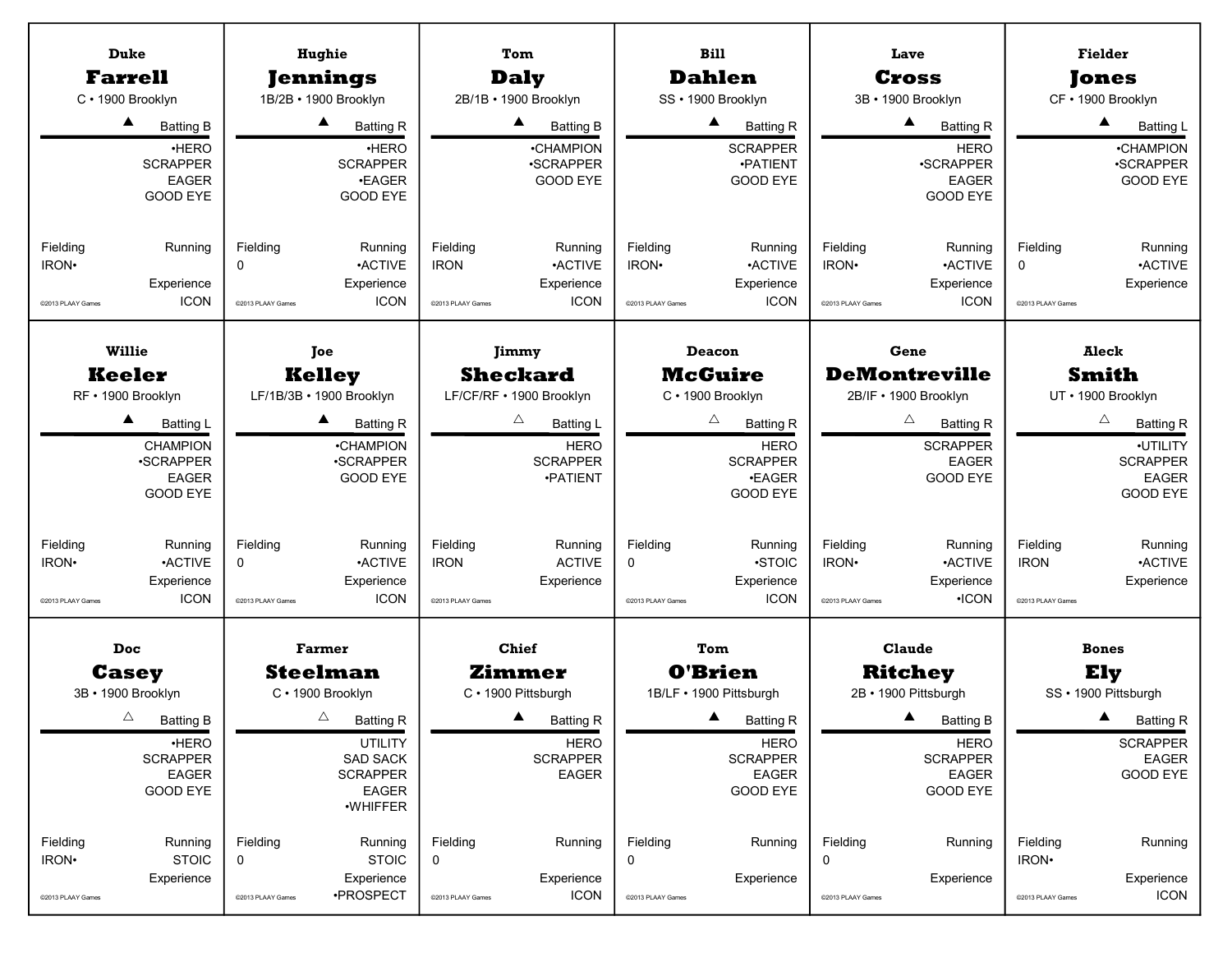|                                              | Jimmy                                                                                               |                                                  | Ginger                                                                                                               |                                                            | Joe                                                                       |                                                    | <b>Brickyard</b>                                                                                                          |                                                                    | <b>Frank</b>                                                                      |                                                    | Harry                                                                                                              |
|----------------------------------------------|-----------------------------------------------------------------------------------------------------|--------------------------------------------------|----------------------------------------------------------------------------------------------------------------------|------------------------------------------------------------|---------------------------------------------------------------------------|----------------------------------------------------|---------------------------------------------------------------------------------------------------------------------------|--------------------------------------------------------------------|-----------------------------------------------------------------------------------|----------------------------------------------------|--------------------------------------------------------------------------------------------------------------------|
|                                              | <b>Williams</b><br>3B/SS · 1900 Pittsburgh                                                          |                                                  | <b>Beaumont</b><br>CF · 1900 Pittsburgh                                                                              |                                                            | <b>McGinnity</b><br>SP · 1900 Brooklyn                                    |                                                    | <b>Kennedy</b><br>SP · 1900 Brooklyn                                                                                      |                                                                    | <b>Kitson</b><br>SP · 1900 Brooklyn                                               |                                                    | <b>Howell</b><br>RP/SP · 1900 Brooklyn                                                                             |
|                                              | ▲<br><b>Batting R</b>                                                                               |                                                  | ▲<br><b>Batting L</b>                                                                                                | Pitching R                                                 | ▲<br><b>Batting R</b>                                                     | Pitching R                                         | $\blacktriangle$<br><b>Batting R</b>                                                                                      | Pitching R                                                         | ▲<br><b>Batting L</b>                                                             | Pitching R                                         | <b>Batting R</b>                                                                                                   |
|                                              | ·HERO<br>·SCRAPPER<br><b>.EAGER</b><br>GOOD EYE                                                     |                                                  | ·HERO<br><b>.SCRAPPER</b><br><b>.EAGER</b><br><b>GOOD EYE</b>                                                        | <b>STAR</b><br>CONTROL                                     | <b>SAD SACK</b><br><b>SCRAPPER</b><br>EAGER                               | CONTROL <sup>.</sup>                               | •CHAMPION<br><b>SCRAPPER</b><br><b>EAGER</b>                                                                              | CONTROL                                                            | <b>HERO</b><br><b>SCRAPPER</b><br><b>EAGER</b>                                    | CONTROL                                            | <b>HERO</b><br><b>SCRAPPER</b><br>·PATIENT                                                                         |
| Fielding<br><b>IRON</b><br>@2013 PLAAY Games | Running<br><b>-ACTIVE</b><br>Experience<br>·PROSPECT                                                | Fielding<br>IRON·<br>@2013 PLAAY Games           | Running<br><b>ACTIVE</b><br>Experience<br>•PROSPECT                                                                  | Fielding<br><b>IRON</b><br>@2013 PLAAY Games               | Running<br>Experience<br>•PROSPECT                                        | Fielding<br>IRON·<br>@2013 PLAAY Games             | Running<br><b>STOIC</b><br>Experience<br><b>ICON</b>                                                                      | Fielding<br><b>IRON</b><br>@2013 PLAAY Games                       | Running<br>Experience                                                             | Fielding<br>IRON <sup>.</sup><br>@2013 PLAAY Games | Running<br>Experience                                                                                              |
|                                              | Jerry                                                                                               |                                                  | Jack                                                                                                                 |                                                            | Gus                                                                       |                                                    | <b>Bill</b>                                                                                                               | Joe                                                                |                                                                                   |                                                    | <b>Deacon</b>                                                                                                      |
|                                              | <b>Nops</b>                                                                                         |                                                  | Dunn                                                                                                                 |                                                            | Weyhing                                                                   |                                                    | <b>Donovan</b>                                                                                                            | <b>Yeager</b>                                                      |                                                                                   |                                                    | <b>Phillippe</b>                                                                                                   |
|                                              | SP · 1900 Brooklyn                                                                                  |                                                  | SP/RP · 1900 Brooklyn                                                                                                |                                                            | SP · 1900 Brooklyn                                                        |                                                    | SP/RP · 1900 Brooklyn                                                                                                     |                                                                    | SP · 1900 Brooklyn                                                                |                                                    | SP · 1900 Pittsburgh                                                                                               |
| Pitching L<br>CONTROL                        | Δ<br><b>Batting L</b><br>UTILITY<br><b>.SAD SACK</b><br><b>SCRAPPER</b><br><b>WHIFFER</b>           | Pitching R<br>STRUGGLER•<br>CONTROL <sup>.</sup> | $\triangle$<br><b>Batting R</b><br>·UTILITY<br><b>SCRAPPER</b><br><b>EAGER</b><br>GOOD EYE                           | Pitching R<br>WORKMAN <sup>.</sup><br>CONTROL <sup>.</sup> | Δ<br><b>Batting R</b><br>·UTILITY<br><b>SCRAPPER</b><br>EAGER<br>·WHIFFER | Pitching R<br><b>STRUGGLER</b><br><b>WORKMAN</b>   | $\triangle$<br><b>Batting L</b><br><b>UTILITY</b><br><b>SAD SACK</b><br><b>SCRAPPER</b><br><b>EAGER</b><br><b>WHIFFER</b> | Pitching R<br><b>STRUGGLER</b><br><b>WORKMAN</b><br><b>CONTROL</b> | $\triangle$<br><b>Batting R</b><br>·HERO<br><b>SCRAPPER</b><br><b>EAGER</b>       | Pitching R<br><b>STAR</b><br>DB CONTROL            | <b>Batting R</b><br><b>-SAD SACK</b><br><b>SCRAPPER</b><br><b>EAGER</b><br>·WHIFFER                                |
| Fielding<br><b>IRON</b><br>@2013 PLAAY Games | Running<br><b>STOIC</b><br>Experience                                                               | Fielding<br>0<br>@2013 PLAAY Games               | Running<br><b>STOIC</b><br>Experience                                                                                | Fielding<br><b>IRON</b><br>@2013 PLAAY Games               | Running<br><b>STOIC</b><br>Experience<br><b>ICON</b>                      | Fielding<br>IRON <sup>®</sup><br>@2013 PLAAY Games | Running<br><b>STOIC</b><br>Experience                                                                                     | Fielding<br>IRON <sup>.</sup><br>@2013 PLAAY Games                 | Running<br><b>STOIC</b><br>Experience                                             | Fielding<br>$\Omega$<br>@2013 PLAAY Games          | Running<br><b>STOIC</b><br>Experience<br>·PROSPECT                                                                 |
|                                              |                                                                                                     |                                                  |                                                                                                                      |                                                            |                                                                           |                                                    |                                                                                                                           |                                                                    |                                                                                   |                                                    |                                                                                                                    |
|                                              | Jesse<br><b>Tannehill</b>                                                                           |                                                  | Jack<br><b>Chesbro</b>                                                                                               |                                                            | Sam<br>Leever                                                             |                                                    | Rube<br><b>Waddell</b>                                                                                                    |                                                                    | Patsy<br><b>Flaherty</b>                                                          |                                                    | <b>Jouett</b><br><b>Meekin</b>                                                                                     |
|                                              | SP · 1900 Pittsburgh                                                                                |                                                  | SP · 1900 Pittsburgh                                                                                                 |                                                            | SP · 1900 Pittsburgh                                                      |                                                    | SP · 1900 Pittsburgh                                                                                                      |                                                                    | RP · 1900 Pittsburgh                                                              |                                                    | SP · 1900 Pittsburgh                                                                                               |
| Pitching L<br><b>STAR</b><br>CONTROL         | $\blacktriangle$<br><b>Batting B</b><br>·HERO<br><b>SCRAPPER</b><br><b>EAGER</b><br><b>GOOD EYE</b> | Pitching R<br>ACE.<br><b>CONTROL</b>             | $\blacktriangle$<br><b>Batting R</b><br>·UTILITY<br><b>.SAD SACK</b><br><b>SCRAPPER</b><br><b>.EAGER</b><br>·WHIFFER | Pitching R<br>STAR <sup>.</sup><br>CONTROL <sup>.</sup>    | <b>Batting R</b><br><b>UTILITY</b><br><b>SCRAPPER</b><br><b>EAGER</b>     | Pitching L<br>ACE.<br>CONTROL                      | <b>Batting R</b><br>·UTILITY<br><b>•SAD SACK</b><br><b>SCRAPPER</b><br><b>EAGER</b><br>·WHIFFER                           | Pitching L<br><b>STRUGGLER</b><br>CONTROL <sup>.</sup>             | $\triangle$<br><b>Batting L</b><br>·UTILITY<br><b>SAD SACK</b><br><b>SCRAPPER</b> | Pitching R<br><b>STRUGGLER</b><br><b>WORKMAN</b>   | $\triangle$<br><b>Batting R</b><br><b>UTILITY</b><br><b>SAD SACK</b><br><b>SCRAPPER</b><br><b>EAGER</b><br>WHIFFER |
| Fielding<br><b>IRON</b><br>@2013 PLAAY Games | Running<br>Experience                                                                               | Fielding<br><b>IRON</b><br>@2013 PLAAY Games     | Running<br>Experience<br>·PROSPECT                                                                                   | Fielding<br>IRON <sup>.</sup><br>@2013 PLAAY Games         | Running<br>Experience                                                     | Fielding<br><b>IRON</b><br>@2013 PLAAY Games       | Running<br>Experience                                                                                                     | Fielding<br>IRON <sup>.</sup><br>@2013 PLAAY Games                 | Running<br><b>STOIC</b><br>Experience<br>·PROSPECT                                | Fielding<br><b>IRON</b><br>@2013 PLAAY Games       | Running<br><b>STOIC</b><br>Experience<br><b>ICON</b>                                                               |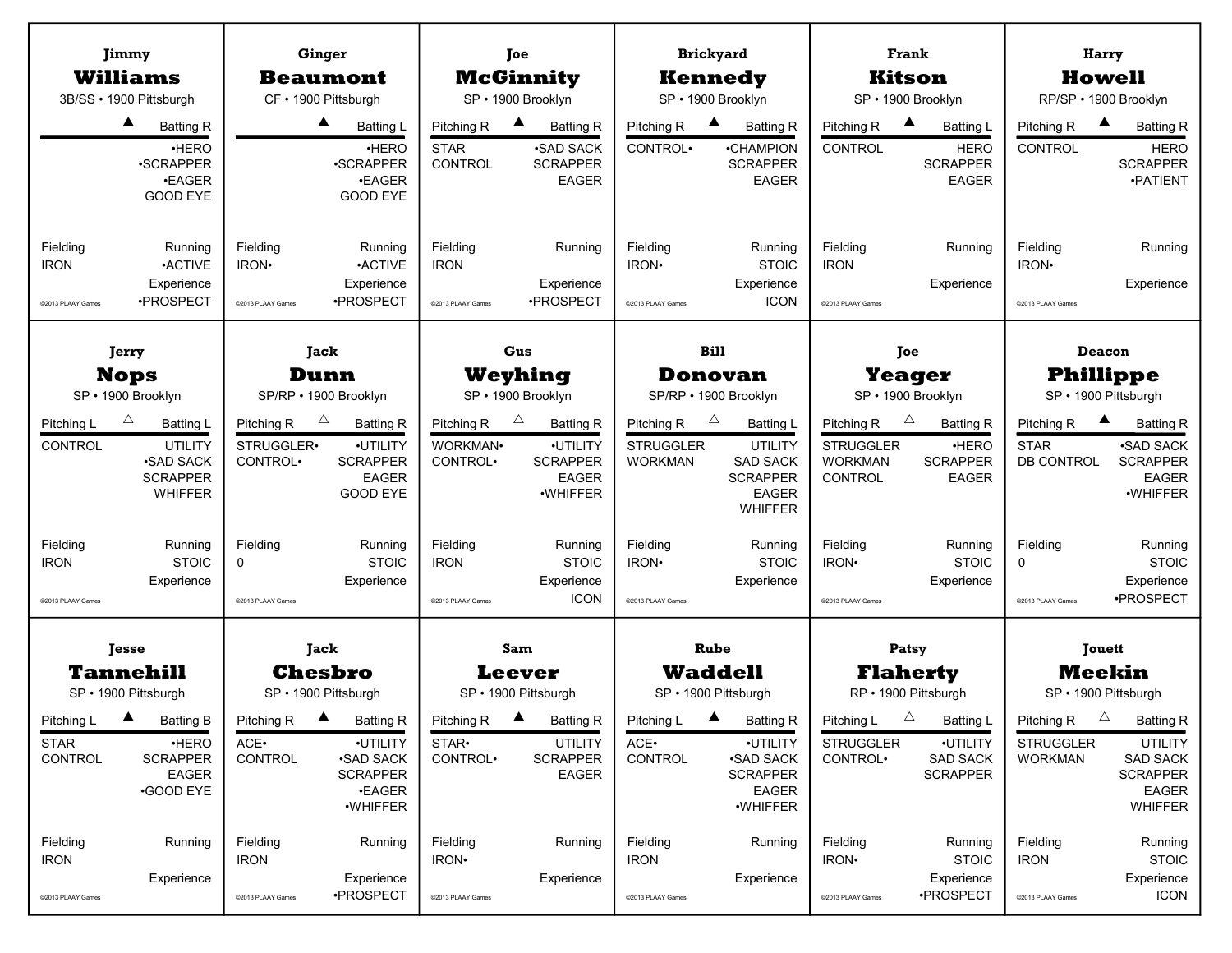| <b>Bert</b><br><b>Husting</b><br>RP · 1900 Pittsburgh |                                                                                                            |                   | $\bf{0}$<br>O |                   | $\bf{0}$<br>0 |                   | 0<br>O         |
|-------------------------------------------------------|------------------------------------------------------------------------------------------------------------|-------------------|---------------|-------------------|---------------|-------------------|----------------|
| Δ<br>Pitching R<br>STRUGGLER.<br><b>•FLASH</b>        | <b>Batting R</b><br><b>UTILITY</b><br><b>SAD SACK</b><br><b>SCRAPPER</b><br><b>EAGER</b><br><b>WHIFFER</b> | Pitching          | ŧ<br>Batting  | Pitching          | ŧ<br>Batting  | Pitching          | <b>Batting</b> |
| Fielding                                              | Running                                                                                                    | Fielding          | Running       | Fielding          | Running       | Fielding          | Running        |
| IRON <sup>.</sup>                                     | <b>STOIC</b>                                                                                               | 0                 | $\mathbf{0}$  | $\Omega$          | $\Omega$      | $\Omega$          | O              |
|                                                       | Experience                                                                                                 |                   | Experience    |                   | Experience    |                   | Experience     |
| @2013 PLAAY Games                                     | <b>PROSPECT</b>                                                                                            | @2013 PLAAY Games | 0             | @2013 PLAAY Games | 0             | @2013 PLAAY Games | O              |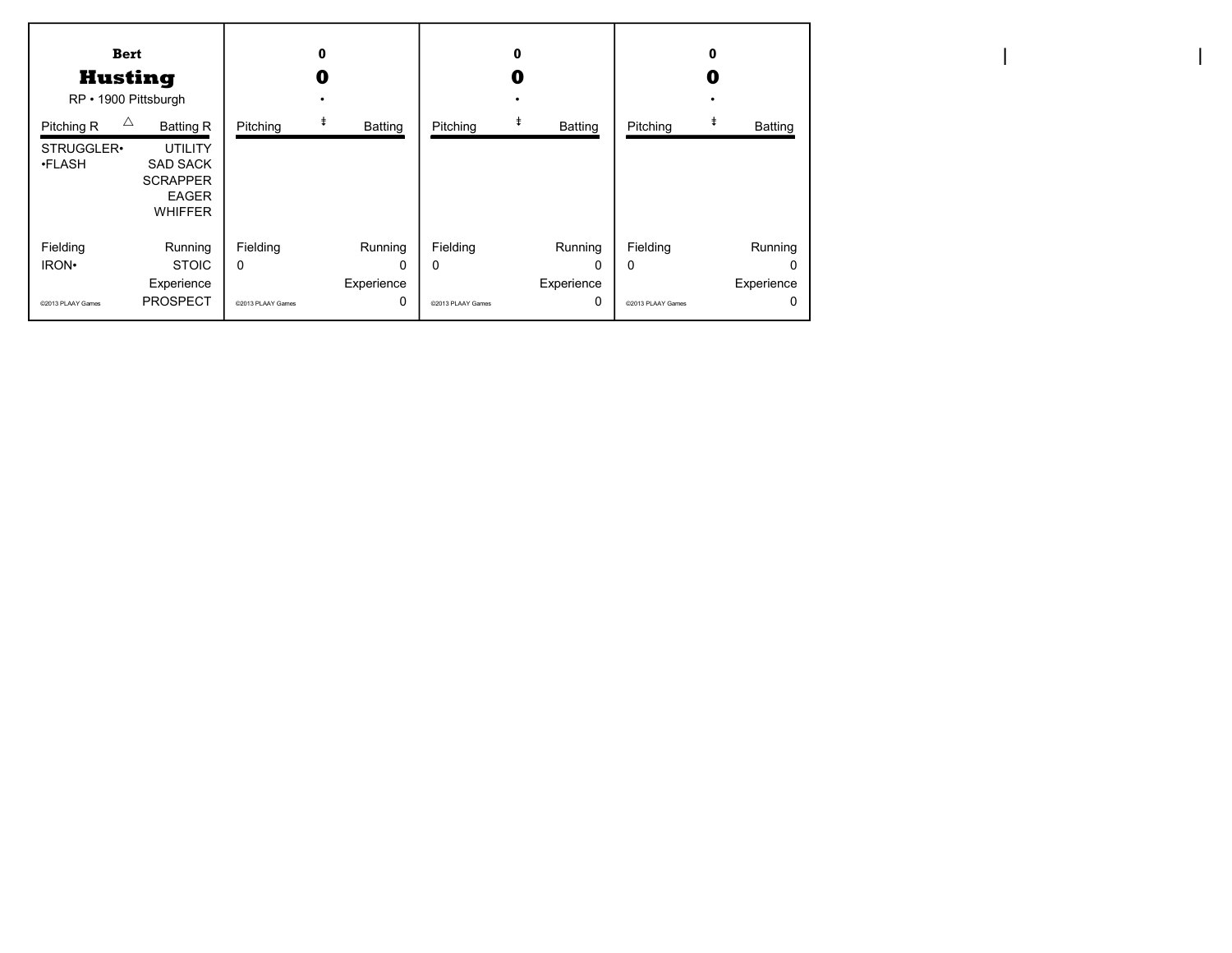|                                                                                                                                                                                                                                                                                                                                                                                                                                                                     | <b>Tacks</b>                                                                                                                                                                                       |                                                                                                                                                                                                                                          |                                                                                                                                                                                                                                             |                                                                                                                                                                                                                     |
|---------------------------------------------------------------------------------------------------------------------------------------------------------------------------------------------------------------------------------------------------------------------------------------------------------------------------------------------------------------------------------------------------------------------------------------------------------------------|----------------------------------------------------------------------------------------------------------------------------------------------------------------------------------------------------|------------------------------------------------------------------------------------------------------------------------------------------------------------------------------------------------------------------------------------------|---------------------------------------------------------------------------------------------------------------------------------------------------------------------------------------------------------------------------------------------|---------------------------------------------------------------------------------------------------------------------------------------------------------------------------------------------------------------------|
| Pop<br>Pop<br><b>Schriver</b><br><b>Dillon</b><br>C · 1900 Pittsburgh<br>1B · 1900 Pittsburgh<br>Δ<br>Δ<br><b>Batting R</b><br><b>Batting L</b><br>·UTILITY<br><b>HERO</b><br><b>SCRAPPER</b><br><b>SAD SACK</b><br><b>GOOD EYE</b><br><b>SCRAPPER</b><br><b>EAGER</b><br><b>GOOD EYE</b><br>Fielding<br>Running<br>Fielding<br>Running<br><b>STOIC</b><br><b>STOIC</b><br>0<br>0                                                                                   | <b>Latimer</b><br>C · 1900 Pittsburgh<br>Δ<br><b>Batting R</b><br>·HERO<br><b>SCRAPPER</b><br><b>EAGER</b><br><b>GOOD EYE</b><br>Fielding<br>Running<br><b>STOIC</b><br>IRON <sup>.</sup>          | Jiggs<br><b>Donahue</b><br>C/RF · 1900 Pittsburgh<br>Δ<br><b>Batting L</b><br><b>.SAD SACK</b><br><b>SCRAPPER</b><br><b>EAGER</b><br>•GOOD EYE<br>Fielding<br>Running<br><b>IRON</b><br><b>ACTIVE</b>                                    | Ed<br><b>Poole</b><br>LF/RF/CF · 1900 Pittsburgh<br>Δ<br><b>Batting R</b><br><b>HERO</b><br><b>CHAMPION</b><br><b>SCRAPPER</b><br>EAGER<br><b>GOOD EYE</b><br>Fielding<br>Running<br><b>IRON</b><br><b>STOIC</b>                            | Ed<br><b>McFarland</b><br>C · 1900 Philadelphia<br>$\blacktriangle$<br><b>Batting R</b><br><b>•CHAMPION</b><br><b>SCRAPPER</b><br><b>.EAGER</b><br>GOOD EYE<br>Fielding<br>Running<br>$\mathbf 0$                   |
| Experience<br>Experience<br><b>ICON</b><br>•PROSPECT<br>@2013 PLAAY Games<br>@2013 PLAAY Games<br>Ed<br>Nap<br><b>Delahanty</b><br><b>Lajoie</b><br>1B · 1900 Philadelphia<br>2B · 1900 Philadelphia<br>$\blacktriangle$<br><b>Batting R</b><br><b>Batting R</b><br>·HERO<br>·HERO<br><b>SCRAPPER</b><br><b>•SCRAPPER</b><br><b>•EAGER</b><br><b>EAGER</b><br>GOOD EYE<br><b>GOOD EYE</b><br>Fielding<br>Running<br>Fielding<br>Running<br><b>-ACTIVE</b><br>0<br>0 | Experience<br>@2013 PLAAY Games<br><b>Monte</b><br>Cross<br>SS · 1900 Philadelphia<br><b>Batting R</b><br><b>UTILITY</b><br><b>SCRAPPER</b><br>Fielding<br>Running<br><b>ACTIVE</b><br><b>IRON</b> | Experience<br><b>PROSPECT</b><br>@2013 PLAAY Games<br>Harry<br><b>Wolverton</b><br>3B · 1900 Philadelphia<br><b>Batting B</b><br><b>HERO</b><br><b>SCRAPPER</b><br><b>EAGER</b><br><b>GOOD EYE</b><br>Fielding<br>Running<br><b>IRON</b> | Experience<br><b>PROSPECT</b><br>@2013 PLAAY Games<br>Roy<br><b>Thomas</b><br>CF · 1900 Philadelphia<br><b>Batting L</b><br><b>•CHAMPION</b><br><b>SCRAPPER</b><br><b>PATIENT</b><br>•GOOD EYE<br>Fielding<br>Running<br><b>ACTIVE</b><br>0 | Experience<br>$\cdot$ ICON<br>@2013 PLAAY Games<br><b>Elmer</b><br>Flick<br>RF · 1900 Philadelphia<br><b>Batting L</b><br><b>CHAMPION</b><br><b>GOOD EYE</b><br>Fielding<br>Running<br><b>ACTIVE</b><br><b>IRON</b> |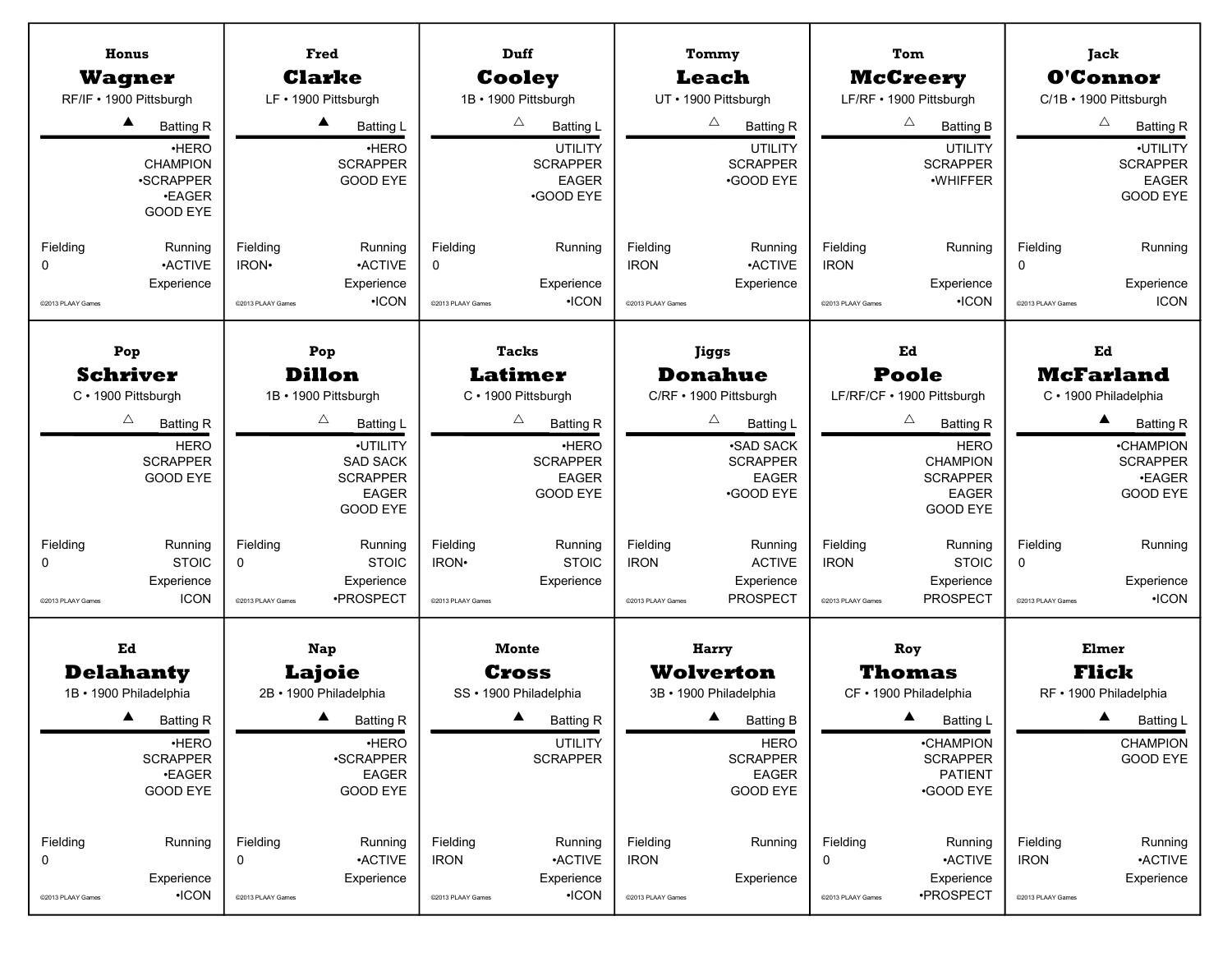|                      | Jimmy                                             |                      | Joe                                                |                   | Al                                                  |                                     | Red                                                     |                                     | Chick                                       |                            | <b>Bill</b>                                                                              |  |
|----------------------|---------------------------------------------------|----------------------|----------------------------------------------------|-------------------|-----------------------------------------------------|-------------------------------------|---------------------------------------------------------|-------------------------------------|---------------------------------------------|----------------------------|------------------------------------------------------------------------------------------|--|
|                      | <b>Slagle</b>                                     |                      | <b>Dolan</b>                                       |                   | Orth                                                |                                     | <b>Donahue</b>                                          |                                     | <b>Fraser</b>                               |                            | <b>Bernhard</b>                                                                          |  |
|                      | LF · 1900 Philadelphia                            |                      | IF . 1900 Philadelphia                             |                   | SP · 1900 Philadelphia                              |                                     | SP · 1900 Philadelphia                                  |                                     | SP · 1900 Philadelphia                      |                            | SP · 1900 Philadelphia                                                                   |  |
|                      | ▲<br>Batting L                                    |                      | Δ<br><b>Batting R</b>                              | Pitching R        | Batting L                                           | Pitching R                          | $\blacktriangle$<br><b>Batting R</b>                    | Pitching R                          | ▲<br><b>Batting R</b>                       | Pitching R                 | <b>Batting B</b>                                                                         |  |
|                      | <b>HERO</b><br><b>SCRAPPER</b><br><b>GOOD EYE</b> |                      | <b>SAD SACK</b><br><b>SCRAPPER</b><br><b>EAGER</b> | CONTROL           | <b>•CHAMPION</b><br><b>SCRAPPER</b><br><b>EAGER</b> | STAR <sup>.</sup><br><b>CONTROL</b> | ·UTILITY<br><b>SCRAPPER</b><br><b>EAGER</b><br>·WHIFFER | <b>STAR</b><br>CONTROL <sup>.</sup> | <b>SCRAPPER</b><br><b>EAGER</b><br>·WHIFFER | <b>WORKMAN</b><br>CONTROL. | <b>UTILITY</b><br><b>.SAD SACK</b><br><b>SCRAPPER</b><br><b>EAGER</b><br><b>.WHIFFER</b> |  |
| Fielding             | Running                                           | Fielding             | Running                                            | Fielding          | Running                                             | Fielding                            | Running                                                 | Fielding                            | Running                                     | Fielding                   | Running                                                                                  |  |
| <b>IRON</b>          | <b>ACTIVE</b><br>Experience                       | IRON·                |                                                    | IRON·             |                                                     | $\mathbf 0$                         | Experience                                              | $\mathbf 0$                         | Experience                                  | IRON <sup>.</sup>          | <b>STOIC</b>                                                                             |  |
| @2013 PLAAY Games    | ·PROSPECT                                         | @2013 PLAAY Games    | Experience                                         | @2013 PLAAY Games | Experience<br>$\cdot$ ICON                          | @2013 PLAAY Games                   | $\cdot$ ICON                                            | @2013 PLAAY Games                   |                                             | @2013 PLAAY Games          | Experience<br>·PROSPECT                                                                  |  |
|                      |                                                   |                      |                                                    |                   |                                                     |                                     |                                                         |                                     |                                             |                            |                                                                                          |  |
|                      | <b>Wiley</b>                                      |                      | Jack                                               |                   | Al                                                  |                                     | <b>Bert</b>                                             |                                     | Pearce<br><b>Morgan</b>                     |                            |                                                                                          |  |
|                      | <b>Piatt</b>                                      |                      | Dunn                                               |                   | <b>Maul</b>                                         |                                     | Conn                                                    | <b>Chiles</b>                       |                                             |                            | <b>Murphy</b>                                                                            |  |
|                      | SP · 1900 Philadelphia                            |                      | SP · 1900 Philadelphia                             |                   | SP/RP · 1900 Philadelphia                           |                                     | RP/SP · 1900 Philadelphia                               | 1B/2B · 1900 Philadelphia           |                                             |                            | C · 1900 Philadelphia                                                                    |  |
| Pitching L           | <b>Batting L</b>                                  | Pitching R           | $\blacktriangle$<br><b>Batting R</b>               | Pitching R        | $\triangle$<br><b>Batting R</b>                     | Pitching R                          | $\triangle$<br><b>Batting R</b>                         | Δ<br><b>Batting L</b>               |                                             |                            | $\triangle$<br><b>Batting R</b>                                                          |  |
| WORKMAN·             | <b>SCRAPPER</b>                                   | <b>WORKMAN</b>       | •CHAMPION                                          | <b>STRUGGLER</b>  | <b>.SAD SACK</b>                                    | <b>STRUGGLER</b>                    | <b>HERO</b>                                             |                                     | <b>UTILITY</b>                              |                            | <b>HERO</b>                                                                              |  |
| CONTROL <sup>.</sup> | <b>EAGER</b><br><b>•GOOD EYE</b>                  | CONTROL <sup>.</sup> | <b>SCRAPPER</b><br><b>EAGER</b>                    | DB CONTROL        | <b>SCRAPPER</b><br>·WHIFFER                         | <b>WORKMAN</b><br>WILD              | <b>SCRAPPER</b><br><b>.EAGER</b>                        |                                     | <b>SCRAPPER</b><br><b>EAGER</b>             |                            | <b>SCRAPPER</b><br><b>EAGER</b>                                                          |  |
|                      |                                                   |                      | GOOD EYE                                           |                   |                                                     |                                     | <b>GOOD EYE</b>                                         |                                     | <b>GOOD EYE</b>                             |                            | •GOOD EYE                                                                                |  |
|                      |                                                   |                      |                                                    |                   |                                                     |                                     |                                                         |                                     |                                             |                            |                                                                                          |  |
| Fielding             | Running                                           | Fielding             | Running                                            | Fielding          | Running                                             | Fielding                            | Running                                                 | Fielding                            | Running                                     | Fielding                   | Running                                                                                  |  |
| <b>IRON</b>          |                                                   | <b>IRON</b>          |                                                    | <b>IRON</b>       | <b>STOIC</b>                                        | IRON·                               | <b>ACTIVE</b>                                           | $\mathbf 0$                         |                                             | $\mathbf 0$                | <b>STOIC</b>                                                                             |  |
|                      | Experience                                        |                      | Experience                                         |                   | Experience                                          |                                     | Experience                                              |                                     | Experience                                  |                            | Experience                                                                               |  |
| @2013 PLAAY Games    |                                                   | @2013 PLAAY Games    |                                                    | @2013 PLAAY Games | <b>ICON</b>                                         | @2013 PLAAY Games                   |                                                         | @2013 PLAAY Games                   | •PROSPECT                                   | @2013 PLAAY Games          | <b>ICON</b>                                                                              |  |
|                      | <b>Bert</b>                                       |                      | <b>Charlie</b>                                     |                   | Fred                                                |                                     | Boileryard                                              |                                     | Fred                                        |                            | <b>Bobby</b>                                                                             |  |
|                      | <b>Myers</b>                                      |                      | Ziegler                                            |                   | <b>Jacklitsch</b>                                   |                                     | <b>Clarke</b>                                           |                                     | Tenney                                      |                            | Lowe                                                                                     |  |
|                      | 3B · 1900 Philadelphia                            |                      | 3B · 1900 Philadelphia                             |                   | C · 1900 Philadelphia                               |                                     | C/1B • 1900 Boston                                      |                                     | 1B · 1900 Boston                            |                            | 2B • 1900 Boston                                                                         |  |
|                      | $\triangle$<br><b>Batting R</b>                   |                      | $\triangle$<br><b>Batting R</b>                    |                   | $\Delta$<br><b>Batting R</b>                        |                                     | <b>Batting R</b>                                        |                                     | <b>Batting L</b>                            |                            | <b>Batting R</b>                                                                         |  |
|                      | ·UTILITY                                          |                      | ·HERO                                              |                   | <b>.SAD SACK</b>                                    |                                     | •CHAMPION                                               |                                     | ·HERO                                       |                            | ·HERO                                                                                    |  |
|                      | <b>-SAD SACK</b><br><b>SCRAPPER</b>               |                      | <b>SCRAPPER</b><br><b>EAGER</b>                    |                   | <b>SCRAPPER</b><br><b>EAGER</b>                     |                                     | <b>SCRAPPER</b><br><b>EAGER</b>                         |                                     | <b>SCRAPPER</b><br><b>•EAGER</b>            |                            | <b>SCRAPPER</b><br>EAGER                                                                 |  |
|                      |                                                   |                      | <b>GOOD EYE</b>                                    |                   | ·WHIFFER                                            |                                     | <b>GOOD EYE</b>                                         |                                     | GOOD EYE                                    |                            | GOOD EYE                                                                                 |  |
|                      |                                                   |                      |                                                    |                   |                                                     |                                     |                                                         |                                     |                                             |                            |                                                                                          |  |
| Fielding             | Running                                           | Fielding             | Running                                            | Fielding          | Running                                             | Fielding                            | Running                                                 | Fielding                            | Running                                     | Fielding                   | Running                                                                                  |  |
| <b>IRON</b>          |                                                   | <b>IRON</b>          | <b>STOIC</b>                                       | IRON <sup>.</sup> | <b>STOIC</b>                                        | <b>IRON</b>                         | <b>STOIC</b>                                            | 0                                   |                                             | 0                          |                                                                                          |  |
|                      | Experience                                        |                      | Experience<br>·PROSPECT                            |                   | Experience<br>PROSPECT                              |                                     | Experience                                              |                                     | Experience                                  |                            | Experience                                                                               |  |
| @2013 PLAAY Games    |                                                   | @2013 PLAAY Games    |                                                    | @2013 PLAAY Games |                                                     | @2013 PLAAY Games                   | $\cdot$ ICON                                            | @2013 PLAAY Games                   | $\cdot$ ICON                                | @2013 PLAAY Games          | <b>ICON</b>                                                                              |  |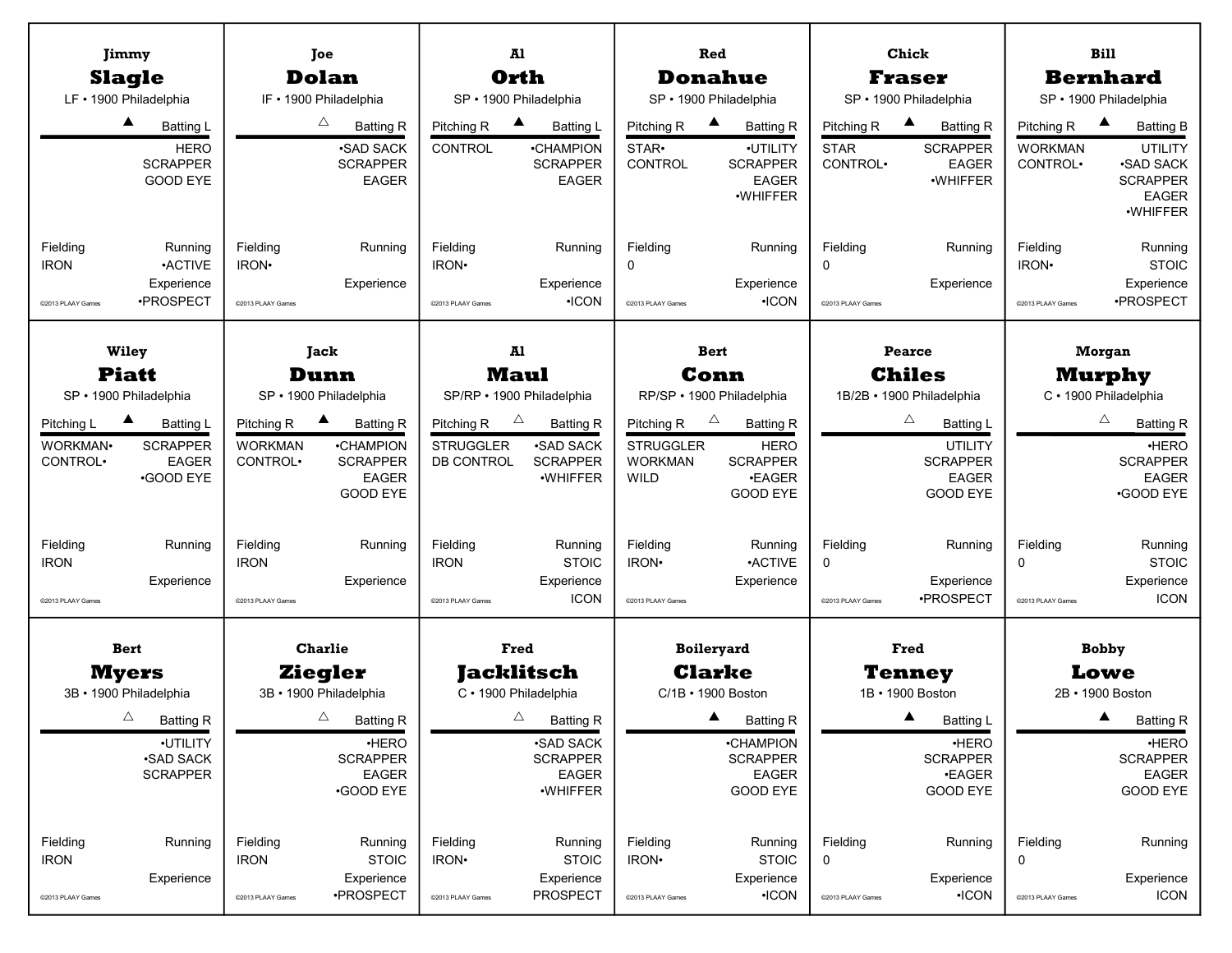| Herman<br>Long<br>SS • 1900 Boston                                                                          | Jimmy<br><b>Collins</b><br>3B • 1900 Boston                                     | Buck<br>Freeman<br>RF/LF/CF • 1900 Boston                          | Chick<br><b>Stahl</b><br>$LF/RF/CF \cdot 1900$ Boston                        |  |  |
|-------------------------------------------------------------------------------------------------------------|---------------------------------------------------------------------------------|--------------------------------------------------------------------|------------------------------------------------------------------------------|--|--|
| ▲<br><b>Batting L</b>                                                                                       | <b>Batting R</b>                                                                | ▲<br><b>Batting L</b>                                              | <b>Batting L</b>                                                             |  |  |
| HERO<br><b>•EAGER</b><br><b>GOOD EYE</b>                                                                    | •CHAMPION<br><b>.SCRAPPER</b><br><b>EAGER</b><br>GOOD EYE                       | •CHAMPION<br><b>•SCRAPPER</b><br><b>EAGER</b><br>GOOD EYE          | <b>HERO</b><br><b>.SCRAPPER</b><br><b>EAGER</b><br><b>GOOD EYE</b>           |  |  |
| Fielding<br>Running<br>IRON <sup>.</sup><br><b>ACTIVE</b><br>Experience<br><b>ICON</b><br>@2013 PLAAY Games | Fielding<br>Running<br>IRON.<br>Experience<br>$\cdot$ ICON<br>@2013 PLAAY Games | Fielding<br>Running<br>$\Omega$<br>Experience<br>@2013 PLAAY Games | Fielding<br>Running<br>0<br><b>ACTIVE</b><br>Experience<br>@2013 PLAAY Games |  |  |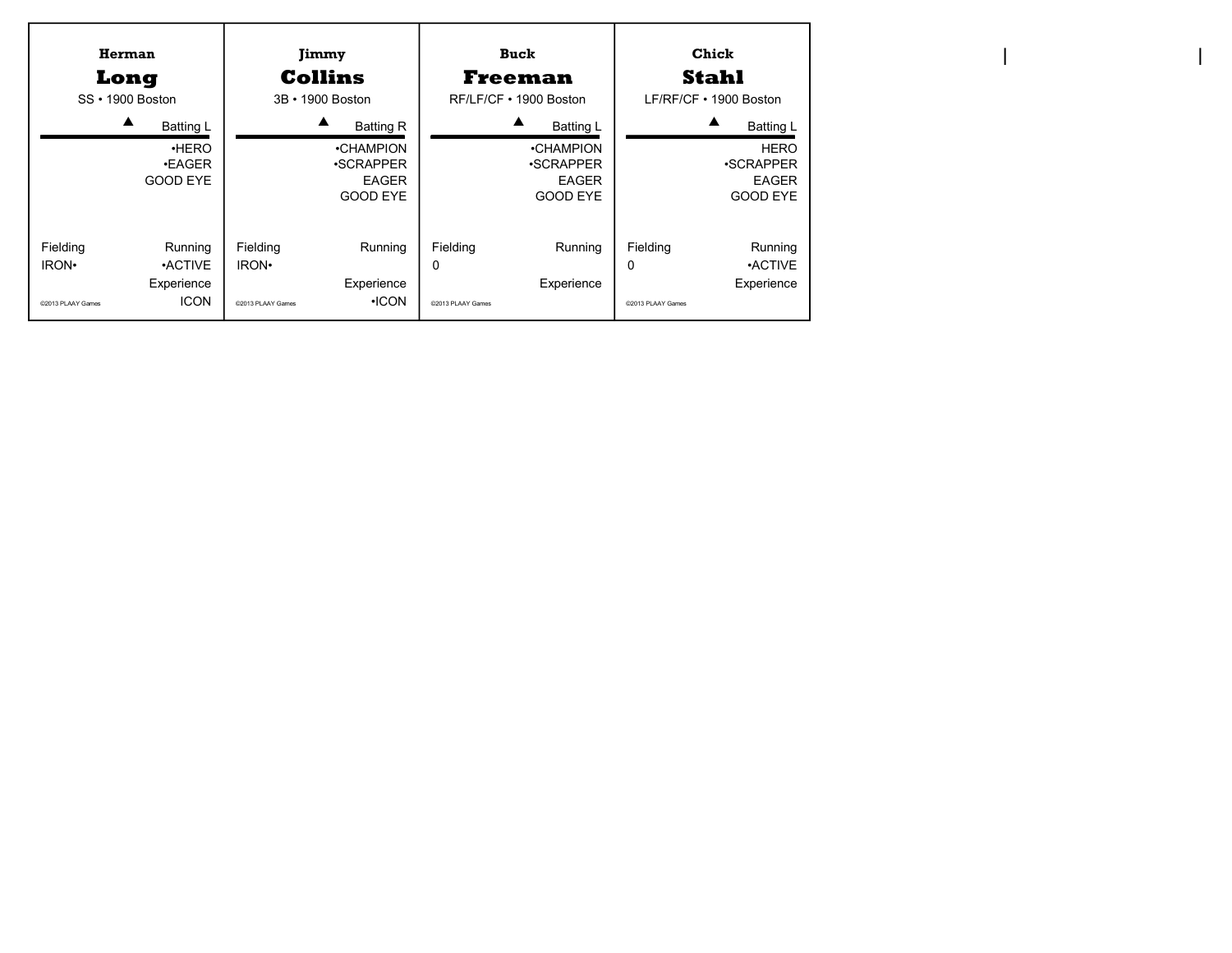| <b>Billy</b>                   |                                   |                               | <b>Shad</b>                             |                   | <b>Billy</b>                                |                         | Hugh                             |                         | Jack                                  |                         | Lou                                  |  |              |
|--------------------------------|-----------------------------------|-------------------------------|-----------------------------------------|-------------------|---------------------------------------------|-------------------------|----------------------------------|-------------------------|---------------------------------------|-------------------------|--------------------------------------|--|--------------|
| <b>Hamilton</b>                |                                   |                               | <b>Barry</b>                            |                   | <b>Sullivan</b>                             |                         | <b>Duffy</b>                     |                         | <b>Clements</b>                       |                         | <b>Criger</b>                        |  |              |
| CF/LF/RF • 1900 Boston         |                                   |                               | UT · 1900 Boston                        |                   | $C \cdot 1900$ Boston                       |                         | UT · 1900 Boston                 |                         | C/2B/SS · 1900 Boston                 |                         | C · 1900 St. Louis                   |  |              |
|                                | Δ<br><b>Batting L</b>             |                               | Δ<br><b>Batting R</b>                   |                   | Δ<br><b>Batting R</b>                       |                         | Δ<br><b>Batting R</b>            |                         | Δ<br><b>Batting L</b>                 |                         | $\blacktriangle$<br><b>Batting R</b> |  |              |
|                                | ·HERO                             |                               | <b>SCRAPPER</b>                         |                   | ·HERO                                       |                         | •CHAMPION                        |                         | <b>•CHAMPION</b>                      |                         | ·HERO                                |  |              |
|                                | <b>SCRAPPER</b><br><b>PATIENT</b> |                               | <b>EAGER</b><br><b>GOOD EYE</b>         |                   | <b>EAGER</b>                                |                         | <b>SCRAPPER</b>                  |                         | <b>SCRAPPER</b>                       |                         | <b>SCRAPPER</b><br><b>EAGER</b>      |  |              |
|                                | <b>GOOD EYE</b>                   |                               |                                         |                   |                                             |                         | <b>•EAGER</b><br><b>GOOD EYE</b> |                         | <b>•EAGER</b><br><b>GOOD EYE</b>      |                         | GOOD EYE                             |  |              |
|                                |                                   |                               |                                         |                   |                                             |                         |                                  |                         |                                       |                         |                                      |  |              |
| Fielding                       | Running                           | Fielding                      | Running                                 | Fielding          | Running                                     | Fielding                | Running                          | Fielding                | Running                               | Fielding                | Running                              |  |              |
| 0                              | <b>ACTIVE</b>                     | <b>IRON</b>                   |                                         |                   |                                             | 0                       | <b>•ACTIVE</b>                   | IRON <sup>.</sup>       | <b>STOIC</b>                          | IRON·                   |                                      |  |              |
|                                | Experience                        |                               | Experience                              |                   | Experience                                  |                         | Experience                       |                         | Experience                            |                         | Experience                           |  |              |
| @2013 PLAAY Games              | <b>ICON</b>                       | @2013 PLAAY Games             | PROSPECT                                | @2013 PLAAY Games | <b>PROSPECT</b>                             | @2013 PLAAY Games       | <b>ICON</b>                      | @2013 PLAAY Games       | <b>ICON</b>                           | @2013 PLAAY Games       |                                      |  |              |
| Dan                            |                                   | <b>Bill</b>                   |                                         |                   | <b>Bobby</b>                                | John                    |                                  | Jesse                   |                                       |                         |                                      |  | <b>Emmet</b> |
| <b>McGann</b>                  |                                   |                               | <b>Keister</b>                          |                   | <b>Wallace</b>                              |                         | <b>McGraw</b>                    |                         | <b>Burkett</b>                        |                         | <b>Heidrick</b>                      |  |              |
| 1B/2B · 1900 St. Louis         |                                   |                               | 2B · 1900 St. Louis                     |                   | SS/3B · 1900 St. Louis                      |                         | 3B · 1900 St. Louis              |                         | LF/CF · 1900 St. Louis                |                         | CF · 1900 St. Louis                  |  |              |
|                                |                                   |                               |                                         |                   |                                             |                         |                                  |                         |                                       |                         |                                      |  |              |
|                                | ▲<br><b>Batting B</b>             |                               | ▲<br><b>Batting L</b>                   |                   | ▲<br><b>Batting R</b>                       |                         | ▲<br><b>Batting L</b>            |                         | $\blacktriangle$<br><b>Batting L</b>  |                         | $\blacktriangle$<br><b>Batting L</b> |  |              |
|                                | <b>HERO</b>                       |                               | <b>HERO</b>                             |                   | ·HERO<br>·SCRAPPER                          |                         | <b>HERO</b>                      |                         | <b>CHAMPION</b>                       |                         | <b>•CHAMPION</b><br><b>SCRAPPER</b>  |  |              |
|                                | <b>•SCRAPPER</b><br><b>.EAGER</b> |                               | <b>SCRAPPER</b><br><b>EAGER</b>         |                   | <b>•EAGER</b>                               |                         | •CHAMPION<br><b>SCRAPPER</b>     |                         | <b>.SCRAPPER</b><br>GOOD EYE          |                         | <b>EAGER</b>                         |  |              |
|                                | <b>GOOD EYE</b>                   |                               | <b>GOOD EYE</b>                         |                   | <b>GOOD EYE</b>                             |                         | <b>PATIENT</b>                   |                         |                                       |                         | GOOD EYE                             |  |              |
|                                |                                   |                               |                                         |                   |                                             |                         | <b>GOOD EYE</b>                  |                         |                                       |                         |                                      |  |              |
| Fielding                       | Running                           | Fielding                      | Running                                 | Fielding          | Running                                     | Fielding                | Running                          | Fielding                | Running                               | Fielding                | Running                              |  |              |
| GOLD <sup>.</sup>              | <b>ACTIVE</b>                     | <b>IRON</b>                   | <b>ACTIVE</b>                           | IRON <sup>.</sup> |                                             | <b>IRON</b>             | <b>ACTIVE</b>                    | IRON·                   | <b>ACTIVE</b>                         | $\mathbf 0$             | <b>ACTIVE</b>                        |  |              |
|                                | Experience                        |                               | Experience                              |                   | Experience                                  |                         | Experience                       |                         | Experience                            |                         | Experience                           |  |              |
| @2013 PLAAY Games              |                                   | @2013 PLAAY Games             |                                         | @2013 PLAAY Games | $\cdot$ ICON                                | @2013 PLAAY Games       | <b>ICON</b>                      | @2013 PLAAY Games       | <b>ICON</b>                           | @2013 PLAAY Games       |                                      |  |              |
| Patsy                          |                                   |                               | <b>Mike</b>                             |                   | <b>Wilbert</b>                              |                         | Pat                              |                         | <b>Willie</b>                         |                         | Joe                                  |  |              |
|                                |                                   |                               |                                         |                   |                                             |                         | <b>Dillard</b>                   |                         |                                       |                         |                                      |  |              |
| Donovan<br>RF • 1900 St. Louis |                                   |                               | <b>Donlin</b><br>OF/1B • 1900 St. Louis |                   | <b>Robinson</b><br>$C \cdot 1900$ St. Louis |                         | UT • 1900 St. Louis              |                         | <b>Sudhoff</b><br>UT · 1900 St. Louis |                         | Quinn<br>2B/IF . 1900 St. Louis      |  |              |
|                                |                                   |                               | $\triangle$                             |                   | $\triangle$                                 |                         | Δ                                |                         | $\triangle$                           |                         | $\triangle$                          |  |              |
|                                | <b>Batting L</b>                  |                               | <b>Batting L</b>                        |                   | <b>Batting R</b>                            |                         | <b>Batting L</b>                 |                         | <b>Batting R</b>                      |                         | <b>Batting R</b>                     |  |              |
|                                | •CHAMPION<br><b>SCRAPPER</b>      |                               | ·HERO<br><b>EAGER</b>                   |                   | <b>SCRAPPER</b><br><b>EAGER</b>             |                         | ·UTILITY<br><b>SCRAPPER</b>      |                         | <b>.SAD SACK</b><br><b>SCRAPPER</b>   |                         | ·HERO<br><b>SCRAPPER</b>             |  |              |
|                                | <b>•EAGER</b>                     |                               |                                         |                   | <b>GOOD EYE</b>                             |                         | <b>.EAGER</b>                    |                         | ·WHIFFER                              |                         | GOOD EYE                             |  |              |
|                                | GOOD EYE                          |                               |                                         |                   |                                             |                         | <b>GOOD EYE</b>                  |                         |                                       |                         |                                      |  |              |
|                                |                                   |                               |                                         |                   |                                             |                         |                                  |                         |                                       |                         |                                      |  |              |
| Fielding<br>0                  | Running<br><b>ACTIVE</b>          | Fielding<br>IRON <sup>.</sup> | Running<br><b>ACTIVE</b>                | Fielding<br>0     | Running                                     | Fielding<br><b>IRON</b> | Running                          | Fielding<br><b>IRON</b> | Running<br><b>ACTIVE</b>              | Fielding<br><b>IRON</b> | Running<br><b>ACTIVE</b>             |  |              |
|                                | Experience                        |                               | Experience                              |                   | Experience                                  |                         | Experience                       |                         | Experience                            |                         | Experience                           |  |              |
| @2013 PLAAY Games              | <b>ICON</b>                       | @2013 PLAAY Games             | ·PROSPECT                               | @2013 PLAAY Games | <b>ICON</b>                                 | @2013 PLAAY Games       | PROSPECT                         | @2013 PLAAY Games       |                                       | @2013 PLAAY Games       | <b>ICON</b>                          |  |              |
|                                |                                   |                               |                                         |                   |                                             |                         |                                  |                         |                                       |                         |                                      |  |              |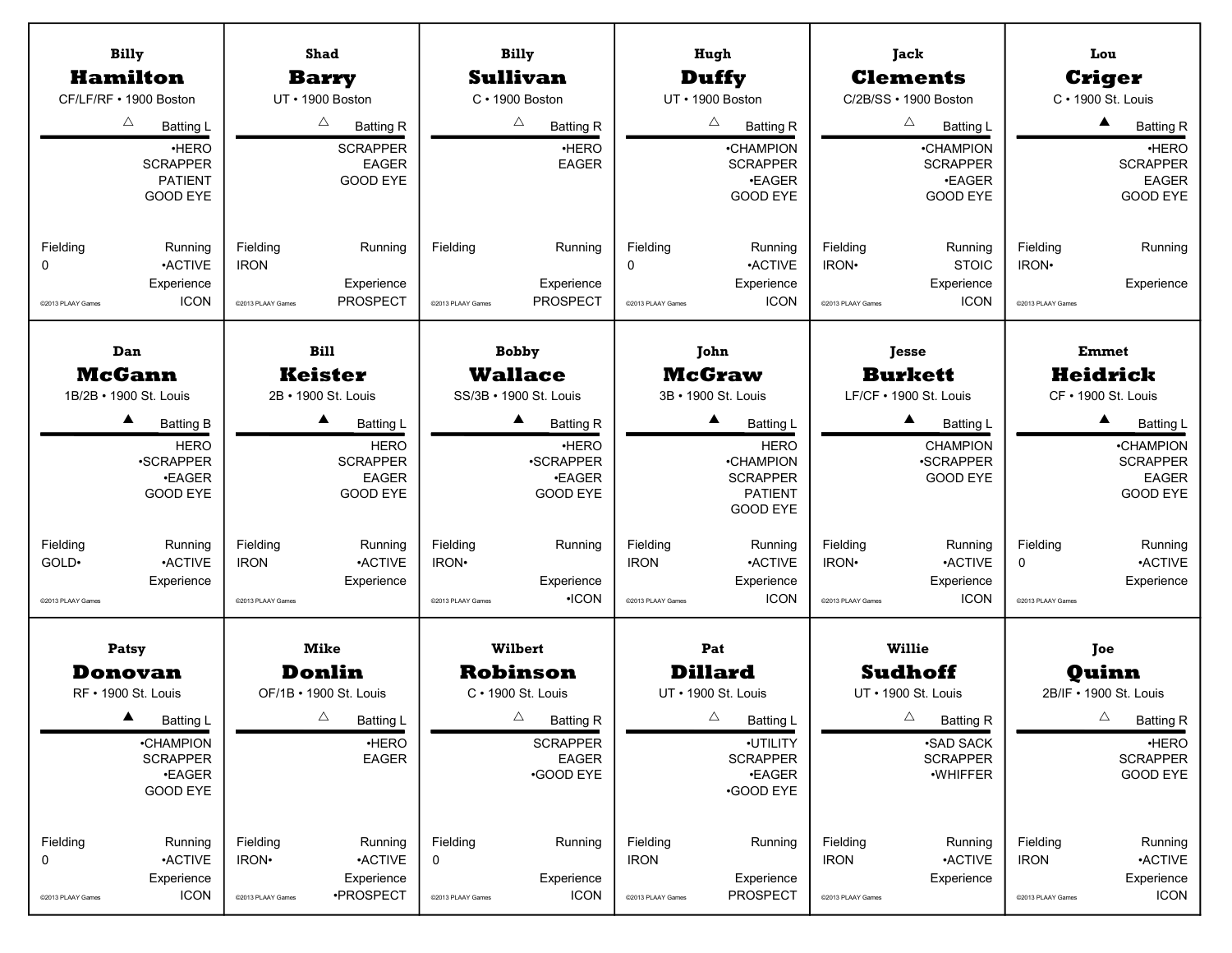|                                                                  | Lave                                                                                                       |                                                         | Otto                                                                                                         |                                                                         | <b>Bill</b>                                                                                           |                                                                         | <b>Vic</b>                                                                                                              |                                                            | Kid                                                                                                                            |                                            | Ted                                                                                                                                  |
|------------------------------------------------------------------|------------------------------------------------------------------------------------------------------------|---------------------------------------------------------|--------------------------------------------------------------------------------------------------------------|-------------------------------------------------------------------------|-------------------------------------------------------------------------------------------------------|-------------------------------------------------------------------------|-------------------------------------------------------------------------------------------------------------------------|------------------------------------------------------------|--------------------------------------------------------------------------------------------------------------------------------|--------------------------------------------|--------------------------------------------------------------------------------------------------------------------------------------|
|                                                                  | <b>Cross</b><br>3B · 1900 St. Louis                                                                        |                                                         | <b>Krueger</b><br>2B · 1900 St. Louis                                                                        |                                                                         | <b>Dinneen</b><br>SP · 1900 Boston                                                                    |                                                                         | <b>Willis</b><br>SP · 1900 Boston                                                                                       |                                                            | <b>Nichols</b><br>SP · 1900 Boston                                                                                             |                                            | Lewis<br>SP · 1900 Boston                                                                                                            |
|                                                                  | $\triangle$<br><b>Batting R</b>                                                                            |                                                         | $\triangle$<br><b>Batting R</b>                                                                              | Pitching R                                                              | $\blacktriangle$<br><b>Batting R</b>                                                                  | Pitching R                                                              | $\blacktriangle$<br><b>Batting R</b>                                                                                    | Pitching R                                                 | $\blacktriangle$<br><b>Batting B</b>                                                                                           | Pitching R                                 | $\blacktriangle$<br><b>Batting R</b>                                                                                                 |
|                                                                  | <b>HERO</b><br><b>SCRAPPER</b><br><b>EAGER</b><br>GOOD EYE                                                 |                                                         | <b>HERO</b><br><b>CHAMPION</b><br><b>SCRAPPER</b><br><b>PATIENT</b>                                          | <b>STAR</b><br><b>CONTROL</b>                                           | <b>HERO</b><br><b>SCRAPPER</b><br><b>•EAGER</b>                                                       | CONTROL <sup>.</sup>                                                    | <b>SAD SACK</b><br><b>SCRAPPER</b><br><b>EAGER</b>                                                                      | <b>STAR</b><br>CONTROL                                     | <b>.SAD SACK</b><br><b>SCRAPPER</b><br><b>.EAGER</b><br><b>•GOOD EYE</b>                                                       | CONTROL <sup>.</sup>                       | <b>SAD SACK</b><br><b>SCRAPPER</b><br>·PATIENT<br>·WHIFFER                                                                           |
| Fielding<br>0<br>@2013 PLAAY Games                               | Running<br>Experience<br><b>ICON</b>                                                                       | Fielding<br><b>IRON</b><br>@2013 PLAAY Games            | Running<br><b>STOIC</b><br>Experience<br>·PROSPECT                                                           | Fielding<br>0<br>@2013 PLAAY Games                                      | Running<br><b>ACTIVE</b><br>Experience                                                                | Fielding<br>0<br>@2013 PLAAY Games                                      | Running<br><b>STOIC</b><br>Experience                                                                                   | Fielding<br>0<br>@2013 PLAAY Games                         | Running<br>Experience<br><b>ICON</b>                                                                                           | Fielding<br>$\Omega$<br>@2013 PLAAY Games  | Running<br><b>STOIC</b><br>Experience                                                                                                |
|                                                                  | George                                                                                                     |                                                         | Togie                                                                                                        |                                                                         | <b>Harvey</b>                                                                                         |                                                                         | Rome                                                                                                                    | $C_{\rm Y}$                                                |                                                                                                                                |                                            | Cowboy                                                                                                                               |
|                                                                  | <b>Cuppy</b><br>SP/RP · 1900 Boston                                                                        |                                                         | <b>Pittinger</b><br>SP/RP · 1900 Boston                                                                      |                                                                         | <b>Bailey</b><br>RP/SP · 1900 Boston                                                                  |                                                                         | <b>Chambers</b><br>RP · 1900 Boston                                                                                     | Young<br>SP · 1900 St. Louis                               |                                                                                                                                | Jones<br>SP · 1900 St. Louis               |                                                                                                                                      |
| Pitching R<br><b>WORKMAN</b><br>CONTROL <sup>.</sup><br>Fielding | $\triangle$<br><b>Batting R</b><br>·HERO<br><b>SCRAPPER</b><br><b>•EAGER</b><br><b>GOOD EYE</b><br>Running | Pitching R<br><b>STAR</b><br><b>CONTROL</b><br>Fielding | $\triangle$<br><b>Batting L</b><br><b>SAD SACK</b><br><b>SCRAPPER</b><br><b>EAGER</b><br>·WHIFFER<br>Running | Pitching L<br><b>WORKMAN</b><br>Fielding                                | $\triangle$<br><b>Batting R</b><br>·UTILITY<br><b>SCRAPPER</b><br><b>EAGER</b><br>·WHIFFER<br>Running | Pitching L<br><b>STRUGGLER</b><br><b>WORKMAN</b><br>DB WILD<br>Fielding | $\triangle$<br><b>Batting L</b><br>UTILITY<br><b>SAD SACK</b><br><b>SCRAPPER</b><br><b>EAGER</b><br>GOOD EYE<br>Running | Pitching R<br><b>STAR</b><br><b>DB CONTROL</b><br>Fielding | $\blacktriangle$<br><b>Batting R</b><br>·UTILITY<br><b>.SAD SACK</b><br><b>SCRAPPER</b><br><b>EAGER</b><br>GOOD EYE<br>Running | Pitching L<br>STAR•<br>CONTROL<br>Fielding | $\blacktriangle$<br><b>Batting L</b><br>·UTILITY<br><b>.SAD SACK</b><br><b>SCRAPPER</b><br><b>EAGER</b><br><b>WHIFFER</b><br>Running |
| $\Omega$<br>@2013 PLAAY Games                                    | <b>STOIC</b><br>Experience<br>$\cdot$ ICON                                                                 | 0<br>@2013 PLAAY Games                                  | <b>STOIC</b><br>Experience<br><b>PROSPECT</b>                                                                | $\mathbf 0$<br>@2013 PLAAY Games                                        | <b>STOIC</b><br>Experience<br><b>PROSPECT</b>                                                         | 0<br>@2013 PLAAY Games                                                  | <b>STOIC</b><br>Experience<br><b>PROSPECT</b>                                                                           | <b>IRON</b><br>@2013 PLAAY Games                           | $\cdot$ STOIC<br>Experience<br><b>ICON</b>                                                                                     | <b>IRON</b><br>@2013 PLAAY Games           | <b>STOIC</b><br>Experience                                                                                                           |
|                                                                  | Jack<br><b>Powell</b><br>SP · 1900 St. Louis                                                               |                                                         | Jim<br><b>Hughey</b><br>SP • 1900 St. Louis                                                                  |                                                                         | Gus<br>Weyhing<br>SP/RP • 1900 St. Louis                                                              |                                                                         | Tom<br>Thomas<br>RP/SP · 1900 St. Louis                                                                                 |                                                            | Jack<br><b>Harper</b><br>SP/RP • 1900 St. Louis                                                                                |                                            | Jack<br><b>O'Connor</b><br>$C \cdot 1900$ St. Louis                                                                                  |
| Pitching R<br>WORKMAN·<br>CONTROL                                | $\blacktriangle$<br><b>Batting R</b><br><b>HERO</b><br><b>SCRAPPER</b><br><b>•EAGER</b><br>·WHIFFER        | Pitching R<br><b>STAR</b><br>CONTROL                    | $\blacktriangle$<br><b>Batting R</b><br>·UTILITY<br><b>•SAD SACK</b><br><b>SCRAPPER</b><br><b>•PATIENT</b>   | Pitching R $\qquad \triangle$<br><b>WORKMAN</b><br>CONTROL <sup>.</sup> | <b>Batting R</b><br><b>UTILITY</b><br><b>SAD SACK</b><br><b>SCRAPPER</b><br>EAGER<br><b>WHIFFER</b>   | Pitching R $\quad \triangle$<br>WORKMAN·<br>CONTROL <sup>.</sup>        | <b>Batting R</b><br><b>UTILITY</b><br><b>SAD SACK</b><br><b>SCRAPPER</b><br><b>•PATIENT</b><br><b>GOOD EYE</b>          | Pitching R<br><b>DB CONTROL</b>                            | $\Delta$<br><b>Batting R</b><br><b>UTILITY</b><br><b>SAD SACK</b><br><b>SCRAPPER</b><br><b>EAGER</b><br><b>WHIFFER</b>         |                                            | $\triangle$<br><b>Batting R</b><br><b>UTILITY</b><br><b>SCRAPPER</b><br>EAGER<br>GOOD EYE                                            |
| Fielding<br>IRON <sup>.</sup><br>@2013 PLAAY Games               | Running<br>Experience                                                                                      | Fielding<br><b>IRON</b><br>@2013 PLAAY Games            | Running<br><b>STOIC</b><br>Experience<br>$\cdot$ ICON                                                        | Fielding<br><b>IRON</b><br>@2013 PLAAY Games                            | Running<br><b>STOIC</b><br>Experience<br><b>ICON</b>                                                  | Fielding<br><b>IRON</b><br>@2013 PLAAY Games                            | Running<br><b>STOIC</b><br>Experience                                                                                   | Fielding<br>IRON·<br>@2013 PLAAY Games                     | Running<br><b>STOIC</b><br>Experience<br>·PROSPECT                                                                             | Fielding<br>0<br>@2013 PLAAY Games         | Running<br><b>STOIC</b><br>Experience<br><b>ICON</b>                                                                                 |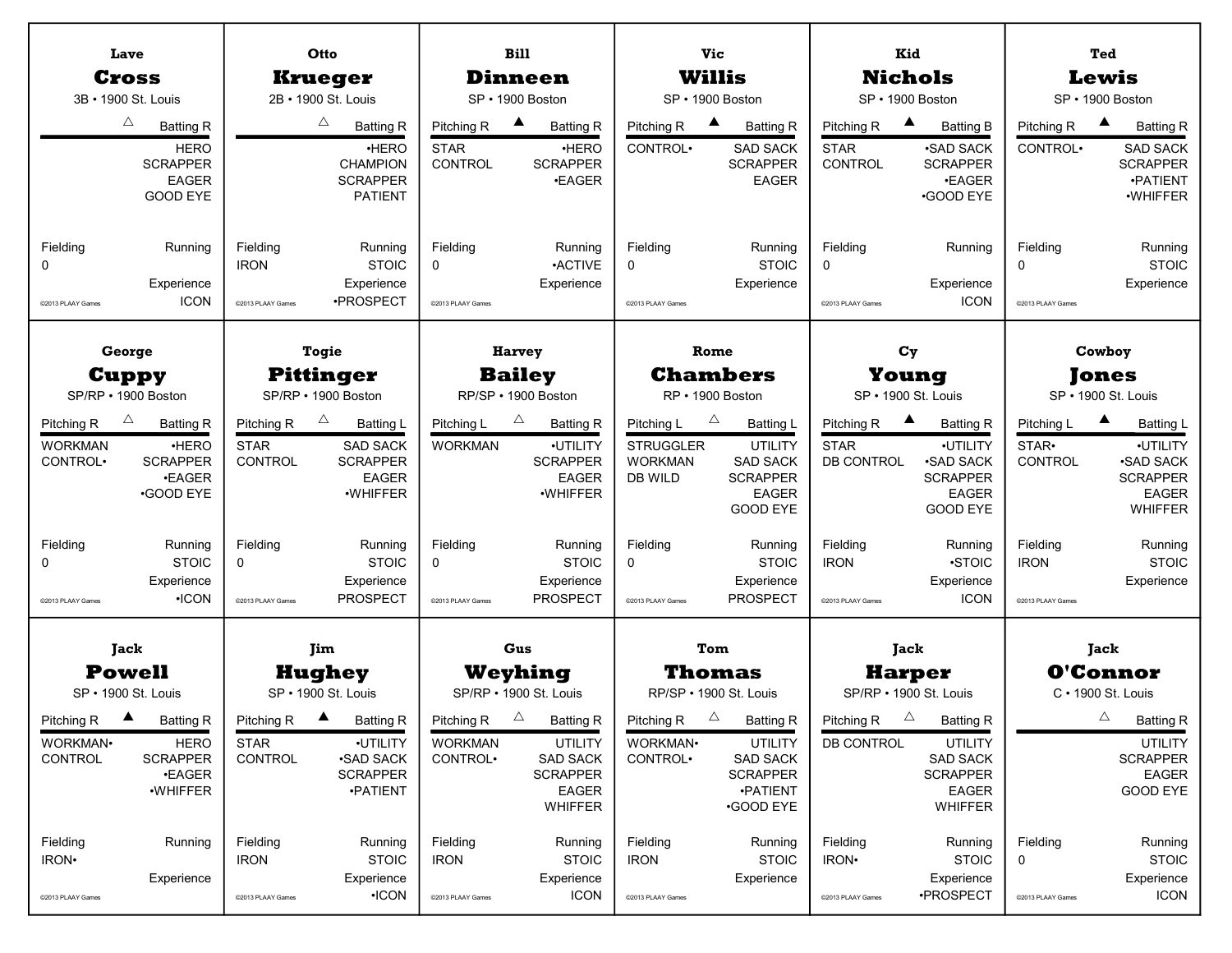|                                    | 0<br>O                          |                                    | 0<br>O                                 |                                    | 0<br>0                                 |                                           | 0<br>0                          |
|------------------------------------|---------------------------------|------------------------------------|----------------------------------------|------------------------------------|----------------------------------------|-------------------------------------------|---------------------------------|
| Pitching                           | ŧ<br><b>Batting</b>             | Pitching                           | ŧ<br><b>Batting</b>                    | Pitching                           | ŧ<br>Batting                           | Pitching                                  | ŧ<br>Batting                    |
| Fielding<br>0<br>@2013 PLAAY Games | Running<br>0<br>Experience<br>0 | Fielding<br>0<br>@2013 PLAAY Games | Running<br>$\Omega$<br>Experience<br>0 | Fielding<br>0<br>@2013 PLAAY Games | Running<br>$\Omega$<br>Experience<br>0 | Fielding<br>$\Omega$<br>@2013 PLAAY Games | Running<br>0<br>Experience<br>0 |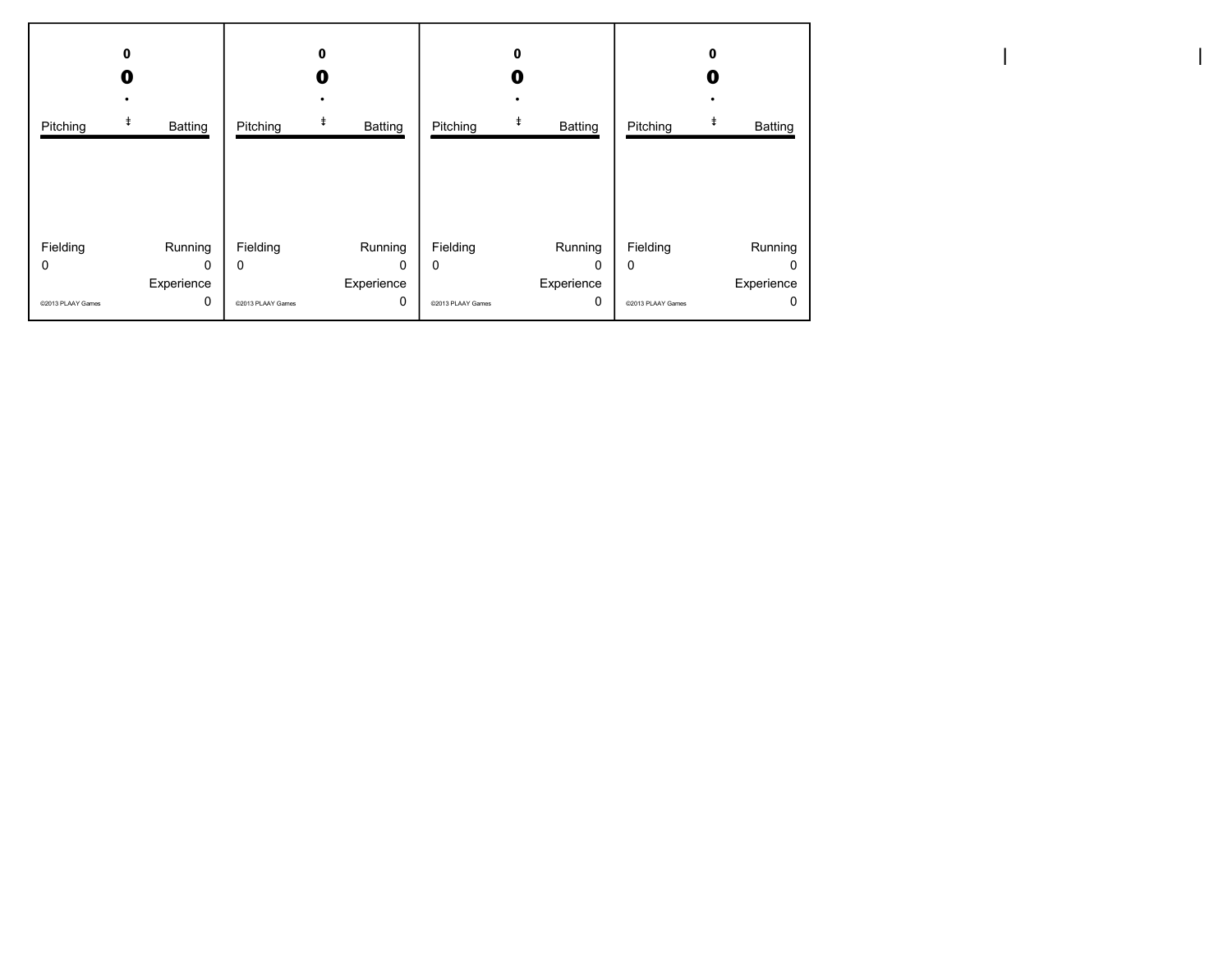|                                              | Tim                                                             |                                    | John                                           |                                        | Cupid                                |                                              | <b>Barry</b>                          |                                              | <b>Bill</b>                              |                                                    | Jack                                                              |
|----------------------------------------------|-----------------------------------------------------------------|------------------------------------|------------------------------------------------|----------------------------------------|--------------------------------------|----------------------------------------------|---------------------------------------|----------------------------------------------|------------------------------------------|----------------------------------------------------|-------------------------------------------------------------------|
|                                              | <b>Donahue</b>                                                  |                                    | <b>Ganzel</b>                                  |                                        | <b>Childs</b>                        |                                              | <b>McCormick</b>                      |                                              | <b>Bradley</b>                           |                                                    | <b>McCarthy</b>                                                   |
|                                              | C · 1900 Chicago                                                |                                    | 1B · 1900 Chicago                              |                                        | 2B · 1900 Chicago                    |                                              | SS/3B · 1900 Chicago                  |                                              | 3B/1B · 1900 Chicago                     |                                                    | LF/RF · 1900 Chicago                                              |
|                                              | ▲<br><b>Batting L</b>                                           |                                    | ▲<br><b>Batting R</b>                          |                                        | ▲<br><b>Batting L</b>                |                                              | ▲<br><b>Batting R</b>                 |                                              | ▲<br><b>Batting R</b>                    |                                                    | $\blacktriangle$<br><b>Batting L</b>                              |
|                                              | ·UTILITY<br><b>SCRAPPER</b><br><b>.EAGER</b><br><b>GOOD EYE</b> |                                    | ·HERO<br>·SCRAPPER<br><b>EAGER</b><br>GOOD EYE |                                        | <b>SCRAPPER</b><br><b>GOOD EYE</b>   |                                              | <b>UTILITY</b><br><b>SCRAPPER</b>     |                                              | <b>HERO</b><br>·SCRAPPER<br><b>EAGER</b> |                                                    | <b>HERO</b><br><b>SCRAPPER</b><br><b>EAGER</b><br><b>GOOD EYE</b> |
| Fielding<br><b>IRON</b><br>@2013 PLAAY Games | Running<br>Experience<br>$\cdot$ ICON                           | Fielding<br>0<br>@2013 PLAAY Games | Running<br>Experience<br>·PROSPECT             | Fielding<br>IRON·<br>@2013 PLAAY Games | Running<br>Experience<br><b>ICON</b> | Fielding<br><b>IRON</b><br>@2013 PLAAY Games | Running<br>Experience<br>$\cdot$ ICON | Fielding<br><b>IRON</b><br>@2013 PLAAY Games | Running<br>Experience<br>·PROSPECT       | Fielding<br>IRON <sup>.</sup><br>@2013 PLAAY Games | Running<br><b>ACTIVE</b><br>Experience<br>$\cdot$ ICON            |
|                                              | Jimmy                                                           |                                    | Danny                                          |                                        | Sam                                  |                                              | Frank                                 |                                              | <b>Billy</b>                             |                                                    | <b>Charlie</b>                                                    |
|                                              | <b>Ryan</b>                                                     |                                    | Green                                          |                                        | <b>Mertes</b>                        |                                              | <b>Chance</b>                         |                                              | Clingman                                 |                                                    | <b>Dexter</b>                                                     |
|                                              | RF/LF/CF · 1900 Chicago                                         |                                    | CF/RF/LF . 1900 Chicago                        |                                        | UT • 1900 Chicago                    |                                              | C/1B · 1900 Chicago                   |                                              | SS · 1900 Chicago                        |                                                    | C/RF · 1900 Chicago                                               |
|                                              | ▲<br><b>Batting R</b>                                           |                                    | ▲<br><b>Batting L</b>                          |                                        | Δ<br><b>Batting R</b>                |                                              | Δ<br><b>Batting R</b>                 |                                              | Δ<br><b>Batting B</b>                    |                                                    | $\triangle$<br><b>Batting R</b>                                   |
|                                              | ·HERO                                                           |                                    | <b>HERO</b>                                    |                                        | <b>HERO</b>                          |                                              | <b>HERO</b>                           |                                              | <b>UTILITY</b>                           |                                                    | <b>-SAD SACK</b>                                                  |
|                                              | ·SCRAPPER                                                       |                                    | ·SCRAPPER                                      |                                        | ·SCRAPPER                            |                                              | <b>SCRAPPER</b>                       |                                              | <b>SCRAPPER</b>                          |                                                    | <b>SCRAPPER</b>                                                   |
|                                              | <b>.EAGER</b><br><b>GOOD EYE</b>                                |                                    | <b>EAGER</b><br><b>•GOOD EYE</b>               |                                        | <b>.EAGER</b><br><b>GOOD EYE</b>     |                                              | <b>GOOD EYE</b>                       |                                              |                                          |                                                    | <b>EAGER</b><br>GOOD EYE                                          |
|                                              |                                                                 |                                    |                                                |                                        |                                      |                                              |                                       |                                              |                                          |                                                    |                                                                   |
| Fielding                                     | Running                                                         | Fielding                           | Running                                        | Fielding                               | Running                              | Fielding                                     | Running                               | Fielding                                     | Running                                  | Fielding                                           | Running                                                           |
| <b>IRON</b>                                  | <b>ACTIVE</b>                                                   | IRON·                              | <b>ACTIVE</b>                                  | $\mathbf 0$                            | <b>ACTIVE</b>                        | IRON·                                        | <b>ACTIVE</b>                         | <b>IRON</b>                                  |                                          | $\mathbf 0$                                        |                                                                   |
|                                              | Experience                                                      |                                    | Experience                                     |                                        | Experience                           |                                              | Experience                            |                                              | Experience                               |                                                    | Experience                                                        |
| @2013 PLAAY Games                            | <b>ICON</b>                                                     | @2013 PLAAY Games                  |                                                | @2013 PLAAY Games                      |                                      | @2013 PLAAY Games                            |                                       | @2013 PLAAY Games                            | $\cdot$ ICON                             | @2013 PLAAY Games                                  |                                                                   |
|                                              | Sammy                                                           |                                    | <b>Bill</b>                                    |                                        | Johnny                               |                                              | Cozy                                  |                                              | Heinie                                   |                                                    | Jake                                                              |
|                                              | <b>Strang</b><br>3B/IF . 1900 Chicago                           |                                    | <b>Everitt</b><br>1B · 1900 Chicago            |                                        | Kling<br>C · 1900 Chicago            |                                              | <b>Dolan</b><br>RF • 1900 Chicago     |                                              | <b>Peitz</b><br>C/1B · 1900 Cincinnati   |                                                    | <b>Beckley</b><br>1B · 1900 Cincinnati                            |
|                                              | $\triangle$                                                     |                                    | $\triangle$                                    |                                        | $\Delta$                             |                                              | $\triangle$                           |                                              |                                          |                                                    | $\blacktriangle$                                                  |
|                                              | <b>Batting B</b>                                                |                                    | Batting L                                      |                                        | <b>Batting R</b>                     |                                              | <b>Batting L</b>                      |                                              | <b>Batting R</b>                         |                                                    | <b>Batting L</b>                                                  |
|                                              | <b>HERO</b><br><b>SCRAPPER</b>                                  |                                    | ·HERO<br><b>SCRAPPER</b>                       |                                        | <b>HERO</b><br><b>SCRAPPER</b>       |                                              | ·HERO<br><b>SCRAPPER</b>              |                                              | <b>SCRAPPER</b><br><b>.EAGER</b>         |                                                    | <b>HERO</b><br><b>•CHAMPION</b>                                   |
|                                              | <b>•EAGER</b>                                                   |                                    | <b>EAGER</b>                                   |                                        | EAGER                                |                                              | <b>EAGER</b>                          |                                              | GOOD EYE                                 |                                                    | <b>SCRAPPER</b>                                                   |
|                                              | ·WHIFFER                                                        |                                    | <b>GOOD EYE</b>                                |                                        | <b>GOOD EYE</b>                      |                                              | GOOD EYE                              |                                              |                                          |                                                    | <b>•EAGER</b><br><b>GOOD EYE</b>                                  |
| Fielding                                     | Running                                                         | Fielding                           | Running                                        | Fielding                               | Running                              | Fielding                                     | Running                               | Fielding                                     | Running                                  | Fielding                                           | Running                                                           |
| <b>IRON</b>                                  | ·STOIC                                                          | 0                                  |                                                | <b>IRON</b>                            | <b>STOIC</b>                         | <b>IRON</b>                                  | <b>ACTIVE</b>                         | 0                                            |                                          | 0                                                  | <b>ACTIVE</b>                                                     |
|                                              | Experience                                                      |                                    | Experience                                     |                                        | Experience                           |                                              | Experience                            |                                              | Experience                               |                                                    | Experience                                                        |
| @2013 PLAAY Games                            | ·PROSPECT                                                       | @2013 PLAAY Games                  | $\cdot$ ICON                                   | @2013 PLAAY Games                      | <b>PROSPECT</b>                      | @2013 PLAAY Games                            |                                       | @2013 PLAAY Games                            | <b>ICON</b>                              | @2013 PLAAY Games                                  | <b>ICON</b>                                                       |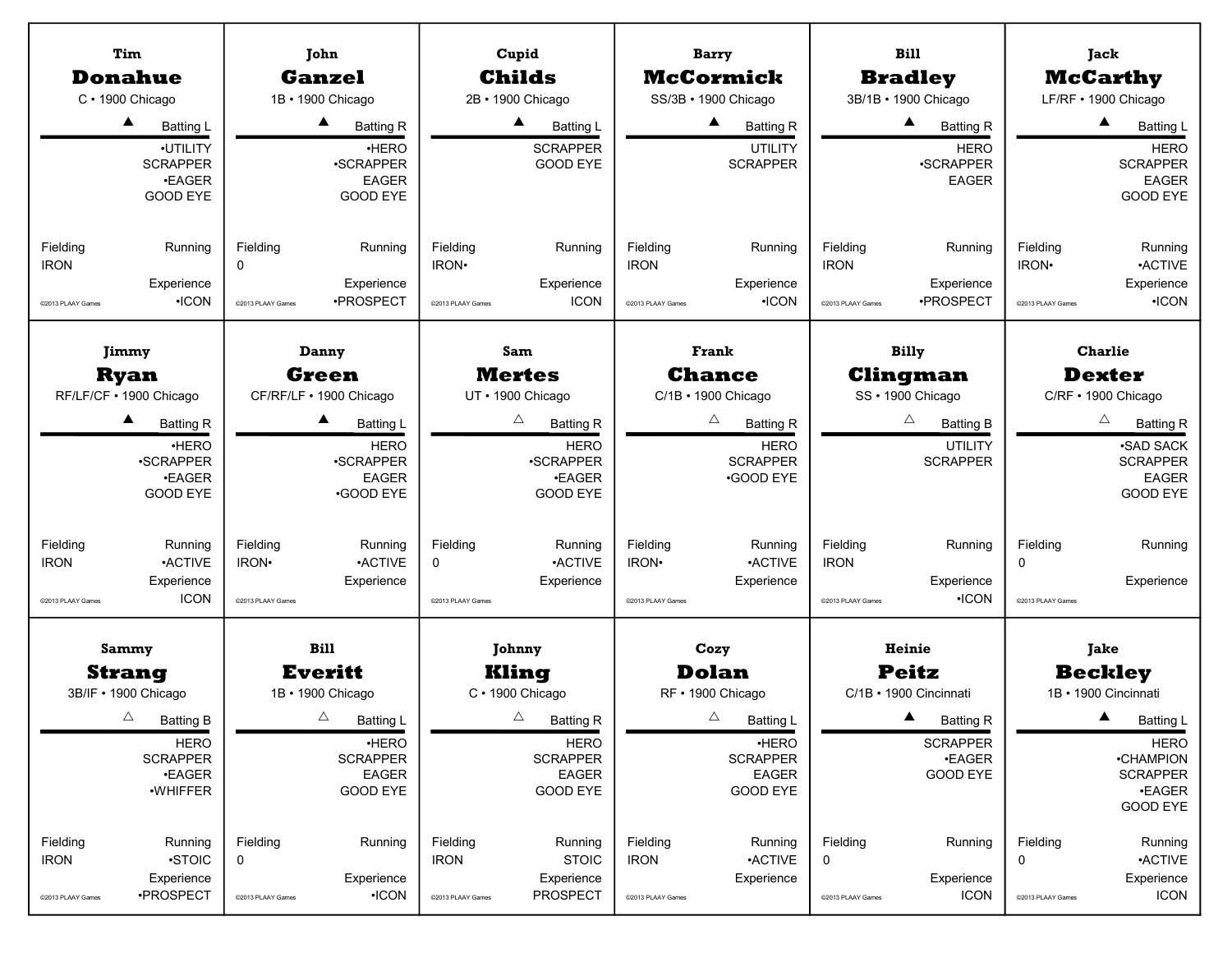|                                              | Joe                                                                                                        | Tommy                                                        |                                                                                                |                                                    | Jimmy                                                                                                         |                                                      | Clark                                                                                                                 |                                                    | <b>Ned</b>                                                                                            |                                                    | Jack                                                                                                        |  |  |
|----------------------------------------------|------------------------------------------------------------------------------------------------------------|--------------------------------------------------------------|------------------------------------------------------------------------------------------------|----------------------------------------------------|---------------------------------------------------------------------------------------------------------------|------------------------------------------------------|-----------------------------------------------------------------------------------------------------------------------|----------------------------------------------------|-------------------------------------------------------------------------------------------------------|----------------------------------------------------|-------------------------------------------------------------------------------------------------------------|--|--|
|                                              | Quinn<br>2B · 1900 Cincinnati                                                                              | Corcoran<br>SS/2B · 1900 Cincinnati                          |                                                                                                |                                                    | <b>Callahan</b><br>SP · 1900 Chicago                                                                          |                                                      | Griffith<br>SP · 1900 Chicago                                                                                         |                                                    | <b>Garvin</b><br>SP · 1900 Chicago                                                                    |                                                    | <b>Taylor</b><br>SP · 1900 Chicago                                                                          |  |  |
|                                              | ▲                                                                                                          |                                                              | $\blacktriangle$                                                                               |                                                    | $\blacktriangle$                                                                                              |                                                      | $\blacktriangle$                                                                                                      |                                                    | $\blacktriangle$                                                                                      |                                                    | $\blacktriangle$                                                                                            |  |  |
|                                              | <b>Batting R</b><br>·HERO<br><b>SCRAPPER</b><br><b>EAGER</b><br>GOOD EYE                                   |                                                              | <b>Batting R</b><br><b>SCRAPPER</b><br><b>EAGER</b><br>GOOD EYE                                | Pitching R<br>CONTROL                              | <b>Batting R</b><br>·UTILITY<br><b>SCRAPPER</b><br><b>EAGER</b>                                               | Pitching R<br><b>STAR</b><br>CONTROL                 | <b>Batting R</b><br><b>SCRAPPER</b><br><b>.EAGER</b><br><b>GOOD EYE</b>                                               | Pitching R<br>ACE.<br>CONTROL                      | <b>Batting R</b><br><b>UTILITY</b><br><b>.SAD SACK</b><br><b>SCRAPPER</b><br><b>EAGER</b><br>·WHIFFER | Pitching R<br>ACE.<br>CONTROL                      | <b>Batting R</b><br>·UTILITY<br><b>SCRAPPER</b><br><b>EAGER</b><br><b>•GOOD EYE</b>                         |  |  |
| Fielding<br>0<br>@2013 PLAAY Games           | Running<br>Experience<br><b>ICON</b>                                                                       | Fielding<br>0<br>@2013 PLAAY Games                           | Running<br><b>ACTIVE</b><br>Experience<br><b>ICON</b>                                          | Fielding<br>0<br>@2013 PLAAY Games                 | Running<br><b>ACTIVE</b><br>Experience                                                                        | Fielding<br><b>IRON</b><br>@2013 PLAAY Games         | Running<br>Experience<br><b>ICON</b>                                                                                  | Fielding<br>IRON <sup>.</sup><br>@2013 PLAAY Games | Running<br><b>STOIC</b><br>Experience                                                                 | Fielding<br><b>IRON</b><br>@2013 PLAAY Games       | Running<br>Experience                                                                                       |  |  |
|                                              | Jock                                                                                                       | <b>Bert</b>                                                  |                                                                                                |                                                    | Frank                                                                                                         |                                                      | Tom                                                                                                                   |                                                    | Ed                                                                                                    | <b>Noodles</b>                                     |                                                                                                             |  |  |
|                                              | <b>Menefee</b>                                                                                             | Cunningham                                                   |                                                                                                |                                                    | <b>Killen</b>                                                                                                 |                                                      | <b>Hughes</b>                                                                                                         |                                                    | <b>Scott</b>                                                                                          |                                                    | <b>Hahn</b>                                                                                                 |  |  |
|                                              | SP · 1900 Chicago                                                                                          | SP · 1900 Chicago                                            |                                                                                                |                                                    | SP · 1900 Chicago                                                                                             |                                                      | SP · 1900 Chicago                                                                                                     |                                                    | SP · 1900 Cincinnati                                                                                  |                                                    | SP · 1900 Cincinnati                                                                                        |  |  |
| Pitching R<br><b>CONTROL</b>                 | △<br><b>Batting R</b><br>·UTILITY<br><b>SAD SACK</b><br><b>SCRAPPER</b><br><b>EAGER</b><br><b>GOOD EYE</b> | $\triangle$<br>Pitching R<br>WORKMAN <sup>.</sup><br>CONTROL | <b>Batting R</b><br>UTILITY<br><b>.SAD SACK</b><br><b>SCRAPPER</b><br><b>EAGER</b><br>·WHIFFER | Pitching L<br>WORKMAN·<br>CONTROL                  | $\triangle$<br><b>Batting L</b><br>UTILITY<br><b>.SAD SACK</b><br><b>SCRAPPER</b><br><b>EAGER</b><br>·WHIFFER | Pitching R<br><b>WORKMAN</b><br>CONTROL <sup>.</sup> | $\triangle$<br><b>Batting R</b><br><b>UTILITY</b><br><b>SAD SACK</b><br><b>SCRAPPER</b><br><b>PATIENT</b><br>·WHIFFER | Pitching R<br><b>CONTROL</b>                       | <b>Batting R</b><br>UTILITY<br><b>.SAD SACK</b><br><b>SCRAPPER</b><br><b>EAGER</b><br><b>WHIFFER</b>  | Pitching L<br>STAR <sup>.</sup><br>CONTROL         | $\blacktriangle$<br><b>Batting L</b><br><b>UTILITY</b><br><b>SCRAPPER</b><br><b>EAGER</b><br><b>WHIFFER</b> |  |  |
| Fielding<br><b>IRON</b><br>@2013 PLAAY Games | Running<br><b>STOIC</b><br>Experience<br>$\cdot$ ICON                                                      | Fielding<br>IRON <sup>.</sup><br>@2013 PLAAY Games           | Running<br>Experience<br><b>ICON</b>                                                           | Fielding<br><b>IRON</b><br>@2013 PLAAY Games       | Running<br><b>STOIC</b><br>Experience<br><b>ICON</b>                                                          | Fielding<br>$\Omega$<br>@2013 PLAAY Games            | Running<br><b>STOIC</b><br>Experience<br><b>PROSPECT</b>                                                              | Fielding<br><b>IRON</b><br>@2013 PLAAY Games       | Running<br><b>STOIC</b><br>Experience<br><b>PROSPECT</b>                                              | Fielding<br><b>IRON</b><br>@2013 PLAAY Games       | Running<br><b>STOIC</b><br>Experience<br>·PROSPECT                                                          |  |  |
|                                              | <b>Doc</b><br><b>Newton</b><br>SP/RP · 1900 Cincinnati                                                     | <b>Bill</b><br><b>Phillips</b><br>SP/RP · 1900 Cincinnati    |                                                                                                |                                                    | Ted<br><b>Breitenstein</b><br>SP/LF/RF • 1900 Cincinnati                                                      |                                                      | <b>Archie</b><br><b>Stimmel</b><br>SP · 1900 Cincinnati                                                               |                                                    | Harry<br><b>Steinfeldt</b><br>3B/2B/SS · 1900 Cincinnati                                              |                                                    | Sam<br><b>Crawford</b><br>LF/CF/RF • 1900 Cincinnati                                                        |  |  |
|                                              |                                                                                                            | $\blacktriangle$                                             |                                                                                                |                                                    | $\Delta$                                                                                                      | Pitching R                                           | $\Delta$                                                                                                              |                                                    |                                                                                                       |                                                    |                                                                                                             |  |  |
| Pitching L<br>CONTROL <sup>.</sup>           | Batting L<br><b>-SAD SACK</b><br><b>SCRAPPER</b><br><b>•EAGER</b><br><b>WHIFFER</b>                        | Pitching R<br>WORKMAN.<br>CONTROL                            | <b>Batting R</b><br>·UTILITY<br><b>.SAD SACK</b><br><b>SCRAPPER</b><br><b>EAGER</b>            | Pitching L<br>STAR•<br>CONTROL <sup>.</sup>        | Batting L<br><b>.SAD SACK</b><br><b>SCRAPPER</b><br><b>•EAGER</b><br>·WHIFFER                                 | <b>STRUGGLER</b><br><b>WORKMAN</b><br>CONTROL        | <b>Batting R</b><br><b>.SAD SACK</b><br><b>SCRAPPER</b><br><b>EAGER</b><br>·WHIFFER                                   | Pitching                                           | <b>Batting R</b><br><b>SCRAPPER</b><br><b>EAGER</b><br>GOOD EYE                                       | Pitching                                           | <b>Batting L</b><br>·SCRAPPER<br><b>•EAGER</b><br><b>•GOOD EYE</b>                                          |  |  |
| Fielding<br><b>IRON</b><br>@2013 PLAAY Games | Running<br>Experience<br><b>PROSPECT</b>                                                                   | Fielding<br>IRON <sup>.</sup><br>@2013 PLAAY Games           | Running<br>Experience                                                                          | Fielding<br>IRON <sup>.</sup><br>@2013 PLAAY Games | Running<br><b>STOIC</b><br>Experience<br><b>ICON</b>                                                          | Fielding<br>IRON <sup>.</sup><br>@2013 PLAAY Games   | Running<br><b>STOIC</b><br>Experience<br><b>PROSPECT</b>                                                              | Fielding<br>IRON <sup>.</sup><br>@2013 PLAAY Games | Running<br>Experience                                                                                 | Fielding<br>IRON <sup>.</sup><br>@2013 PLAAY Games | Running<br>Experience<br>·PROSPECT                                                                          |  |  |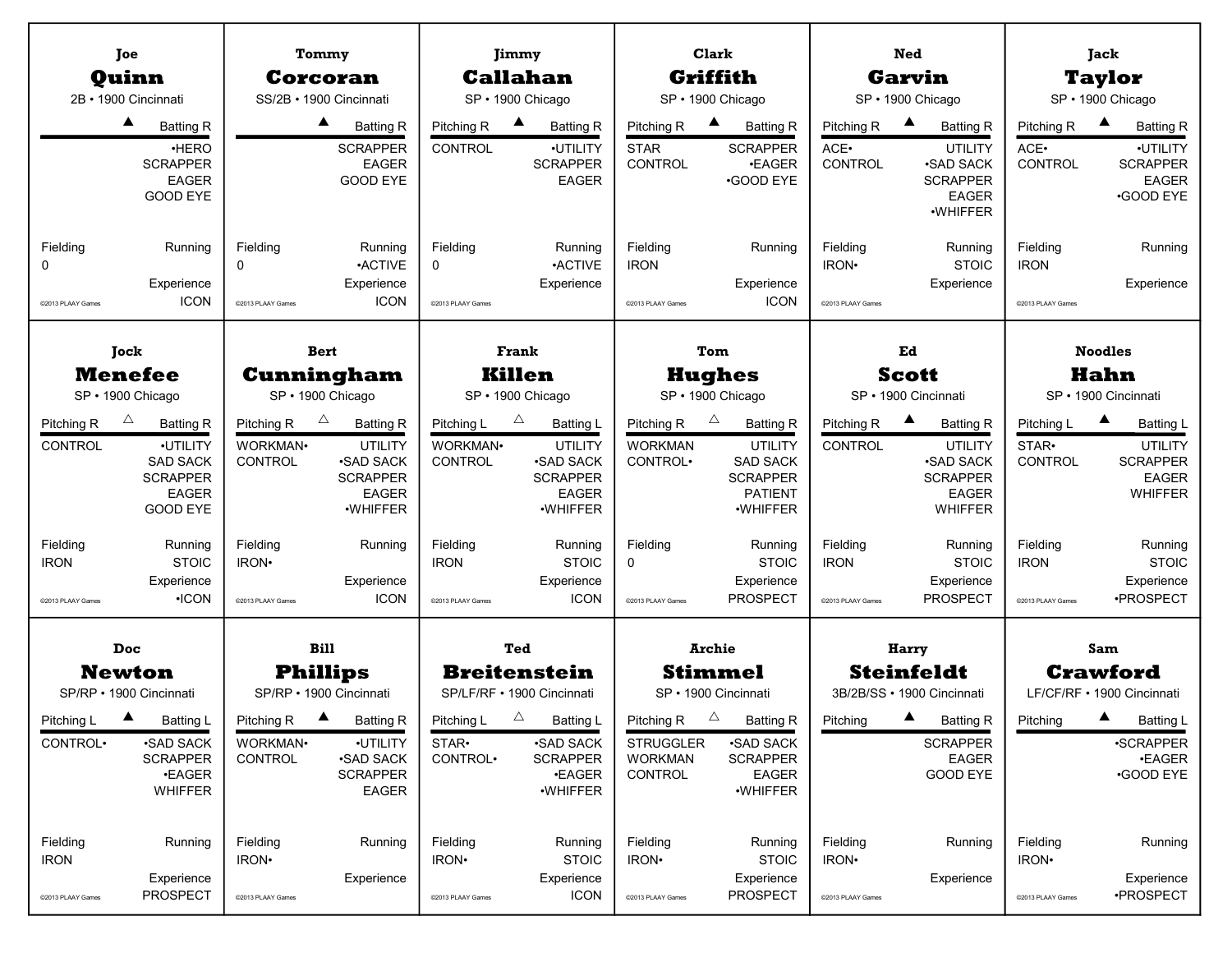| Algie<br><b>McBride</b><br>RF/LF/CF • 1900 Cincinnati |                                                                                 | Jimmy<br>Barrett<br>CF/RF • 1900 Cincinnati  |                                                     |                                              | <b>Charlie</b><br>Irwin<br>3B/IF • 1900 Cincinnati                            | <b>Mike</b><br>Kahoe<br>$C \cdot 1900$ Cincinnati |                                                                                          |  |
|-------------------------------------------------------|---------------------------------------------------------------------------------|----------------------------------------------|-----------------------------------------------------|----------------------------------------------|-------------------------------------------------------------------------------|---------------------------------------------------|------------------------------------------------------------------------------------------|--|
| Pitching                                              | <b>Batting L</b><br>•HERO<br><b>SCRAPPER</b><br><b>EAGER</b><br><b>GOOD EYE</b> | Pitching                                     | <b>Batting L</b><br>•CHAMPION<br><b>.SCRAPPER</b>   | Pitching                                     | Δ<br><b>Batting L</b><br>•HERO<br><b>SCRAPPER</b><br><b>EAGER</b><br>GOOD EYE | Pitching                                          | Δ<br><b>Batting R</b><br>∙SAD SACK<br><b>SCRAPPER</b><br><b>EAGER</b><br><b>GOOD EYE</b> |  |
| Fielding<br><b>IRON</b><br>@2013 PLAAY Games          | Running<br>Experience                                                           | Fielding<br><b>IRON</b><br>@2013 PLAAY Games | Running<br><b>ACTIVE</b><br>Experience<br>•PROSPECT | Fielding<br><b>IRON</b><br>@2013 PLAAY Games | Running<br>Experience<br>$\cdot$ ICON                                         | Fielding<br>$\mathbf{0}$<br>@2013 PLAAY Games     | Running<br>Experience                                                                    |  |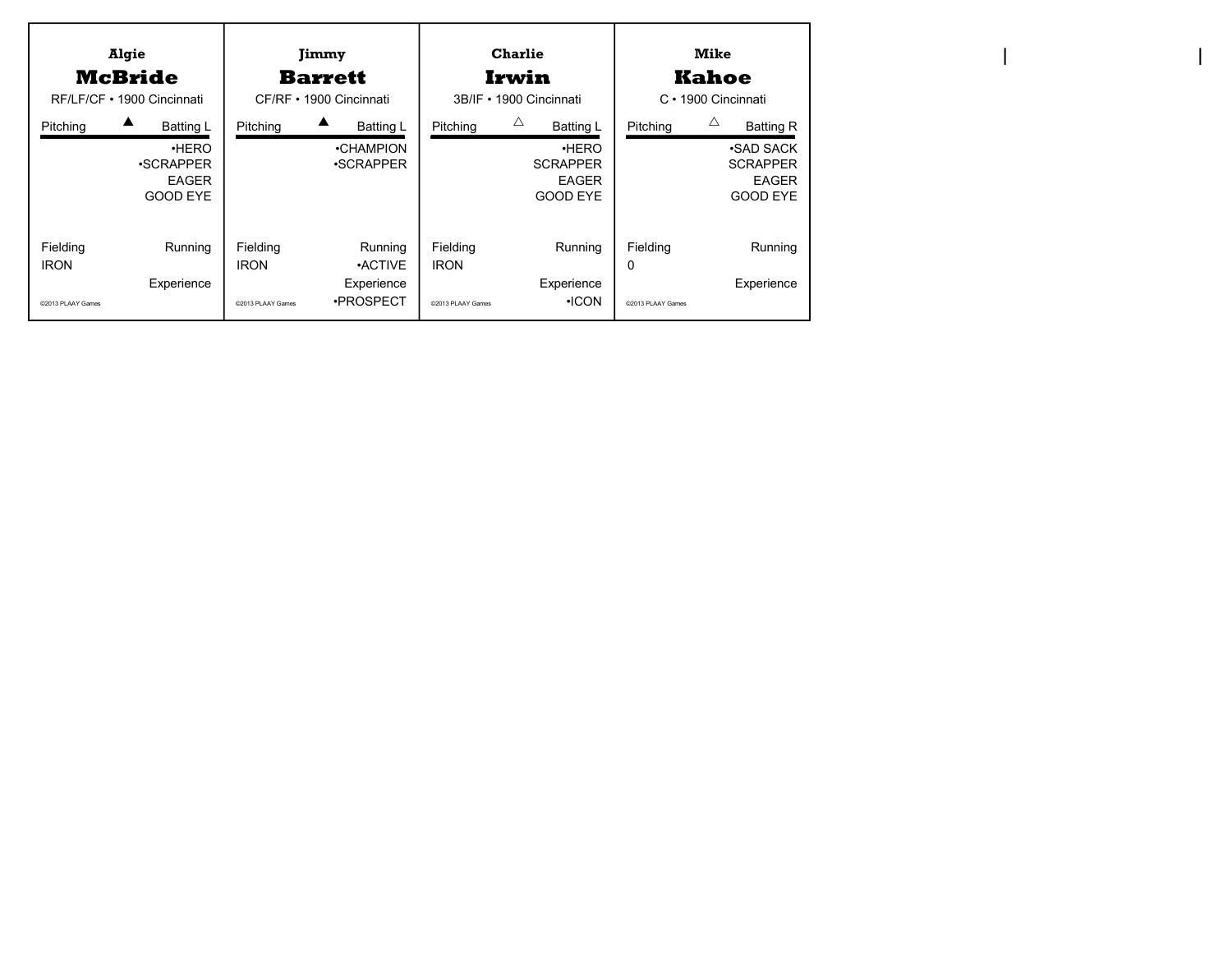| <b>Bob</b><br><b>Wood</b><br>C/3B · 1900 Cincinnati<br>Δ<br><b>Batting R</b><br><b>HERO</b><br><b>SCRAPPER</b><br><b>•EAGER</b><br>GOOD EYE<br>Fielding<br>Running<br><b>IRON</b><br>Experience<br>@2013 PLAAY Games                        | <b>Mike</b><br><b>Smith</b><br>LF · 1900 Cincinnati<br>Δ<br><b>Batting L</b><br>·HERO<br><b>SCRAPPER</b><br><b>•PATIENT</b><br><b>GOOD EYE</b><br>Fielding<br>Running<br><b>ACTIVE</b><br>IRON <sup>.</sup><br>Experience<br><b>ICON</b><br>@2013 PLAAY Games | Phil<br><b>Geier</b><br>RF/CF · 1900 Cincinnati<br>$\triangle$<br>Batting L<br><b>SCRAPPER</b><br><b>EAGER</b><br>GOOD EYE<br>Fielding<br>Running<br><b>IRON</b><br>Experience<br>@2013 PLAAY Games                                               | Topsy<br><b>Hartsel</b><br>LF · 1900 Cincinnati<br>$\triangle$<br><b>Batting L</b><br>·HERO<br><b>SCRAPPER</b><br>Fielding<br>Running<br><b>ACTIVE</b><br><b>IRON</b><br>Experience<br>@2013 PLAAY Games                                                   | Dick<br><b>Harley</b><br>LF · 1900 Cincinnati<br>Δ<br><b>Batting L</b><br><b>HERO</b><br><b>CHAMPION</b><br><b>SCRAPPER</b><br><b>EAGER</b><br><b>GOOD EYE</b><br>Fielding<br>Running<br><b>DB ACTIVE</b><br>0<br>Experience<br>@2013 PLAAY Games | <b>Bob</b><br><b>Allen</b><br>SS · 1900 Cincinnati<br>$\triangle$<br><b>Batting R</b><br><b>SAD SACK</b><br><b>SCRAPPER</b><br><b>EAGER</b><br>WHIFFER<br>Fielding<br>Running<br><b>STOIC</b><br><b>IRON</b><br>Experience<br>$\cdot$ ICON<br>@2013 PLAAY Games |
|---------------------------------------------------------------------------------------------------------------------------------------------------------------------------------------------------------------------------------------------|---------------------------------------------------------------------------------------------------------------------------------------------------------------------------------------------------------------------------------------------------------------|---------------------------------------------------------------------------------------------------------------------------------------------------------------------------------------------------------------------------------------------------|------------------------------------------------------------------------------------------------------------------------------------------------------------------------------------------------------------------------------------------------------------|---------------------------------------------------------------------------------------------------------------------------------------------------------------------------------------------------------------------------------------------------|-----------------------------------------------------------------------------------------------------------------------------------------------------------------------------------------------------------------------------------------------------------------|
| <b>Frank</b><br><b>Bowerman</b><br>C · 1900 New York<br>$\blacktriangle$<br><b>Batting R</b><br><b>SCRAPPER</b><br><b>EAGER</b><br><b>GOOD EYE</b><br>Fielding<br>Running<br><b>IRON</b><br>Experience<br>$\cdot$ ICON<br>@2013 PLAAY Games | Jack<br><b>Doyle</b><br>1B • 1900 New York<br>▲<br><b>Batting R</b><br>·HERO<br><b>SCRAPPER</b><br><b>•EAGER</b><br>GOOD EYE<br>Fielding<br>Running<br><b>ACTIVE</b><br>$\Omega$<br>Experience<br><b>ICON</b><br>@2013 PLAAY Games                            | Kid<br><b>Gleason</b><br>2B • 1900 New York<br>$\blacktriangle$<br><b>Batting B</b><br><b>SCRAPPER</b><br><b>EAGER</b><br>GOOD EYE<br>Fielding<br>Running<br>IRON <sup>.</sup><br><b>ACTIVE</b><br>Experience<br><b>ICON</b><br>@2013 PLAAY Games | George<br><b>Davis</b><br>SS · 1900 New York<br><b>Batting B</b><br><b>•CHAMPION</b><br><b>SCRAPPER</b><br><b>•EAGER</b><br><b>GOOD EYE</b><br>Fielding<br>Running<br>IRON <sup>.</sup><br><b>ACTIVE</b><br>Experience<br><b>ICON</b><br>@2013 PLAAY Games | <b>Charlie</b><br><b>Hickman</b><br>3B/RF . 1900 New York<br>$\blacktriangle$<br><b>Batting R</b><br>•CHAMPION<br><b>EAGER</b><br>GOOD EYE<br>Fielding<br>Running<br><b>IRON</b><br>Experience<br>@2013 PLAAY Games                               | Kip<br><b>Selbach</b><br>LF . 1900 New York<br>▲<br><b>Batting R</b><br><b>HERO</b><br>·SCRAPPER<br>GOOD EYE<br>Fielding<br>Running<br>IRON <sup>.</sup><br><b>•ACTIVE</b><br>Experience<br>$\cdot$ ICON<br>@2013 PLAAY Games                                   |
| George<br><b>Van Haltren</b><br>CF • 1900 New York<br><b>Batting L</b><br>•CHAMPION<br><b>SCRAPPER</b><br><b>•EAGER</b><br>GOOD EYE<br>Fielding<br>Running<br>IRON·<br><b>ACTIVE</b>                                                        | <b>Mike</b><br>Smith<br>RF • 1900 New York<br>Batting L<br><b>SCRAPPER</b><br><b>•EAGER</b><br><b>GOOD EYE</b><br>Fielding<br>Running<br>IRON <sup>.</sup><br><b>ACTIVE</b>                                                                                   | <b>Mike</b><br><b>Grady</b><br>C/IF . 1900 New York<br>$\triangle$<br><b>Batting R</b><br><b>UTILITY</b><br><b>SCRAPPER</b><br>Fielding<br>Running<br><b>IRON</b>                                                                                 | Jack<br><b>Warner</b><br>C · 1900 New York<br>Δ<br><b>Batting L</b><br><b>SCRAPPER</b><br><b>•EAGER</b><br><b>GOOD EYE</b><br>Fielding<br>Running<br>IRON <sup>.</sup><br>·STOIC                                                                           | Pop<br><b>Foster</b><br>UT • 1900 New York<br>Δ<br><b>Batting R</b><br>·HERO<br><b>SCRAPPER</b><br>·WHIFFER<br>Fielding<br>Running<br><b>IRON</b><br><b>STOIC</b>                                                                                 | Danny<br><b>Murphy</b><br>2B • 1900 New York<br>$\triangle$<br><b>Batting R</b><br><b>HERO</b><br><b>SCRAPPER</b><br>·WHIFFER<br>Fielding<br>Running<br><b>ACTIVE</b><br><b>IRON</b>                                                                            |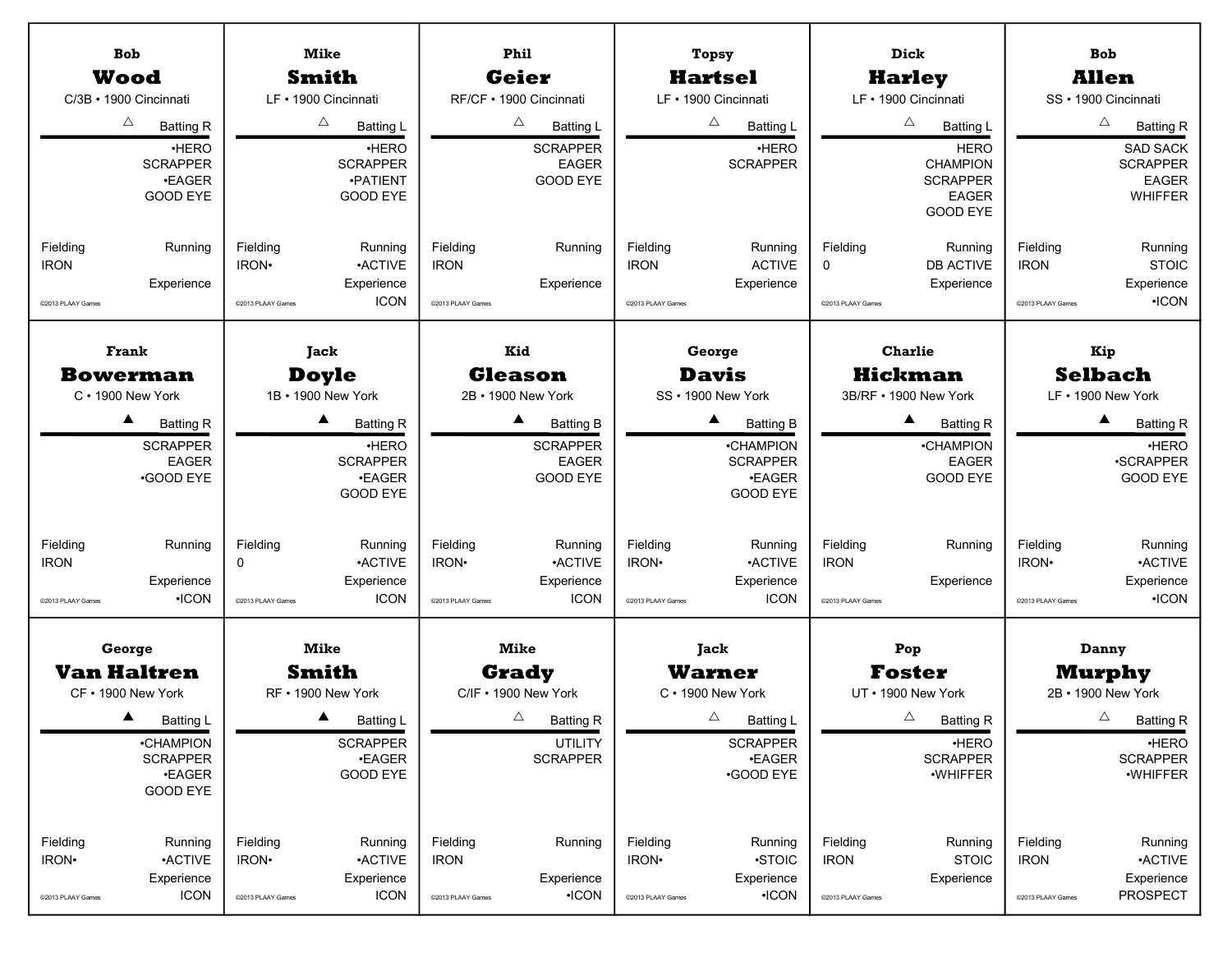| Curt                                               |                                                     | <b>Charlie</b>                               |                                                                               | Win                                    |                                                         | Pink                                         |                                                      | <b>Bill</b>                                  |                                                                             | Ed                                          |                                                        |
|----------------------------------------------------|-----------------------------------------------------|----------------------------------------------|-------------------------------------------------------------------------------|----------------------------------------|---------------------------------------------------------|----------------------------------------------|------------------------------------------------------|----------------------------------------------|-----------------------------------------------------------------------------|---------------------------------------------|--------------------------------------------------------|
| <b>Bernard</b>                                     |                                                     | <b>Frisbee</b>                               |                                                                               | <b>Mercer</b>                          |                                                         | <b>Hawley</b>                                |                                                      | <b>Carrick</b>                               |                                                                             | <b>Doheny</b>                               |                                                        |
| RF/LF/CF • 1900 New York                           |                                                     | RF/LF/CF . 1900 New York                     |                                                                               | SP · 1900 New York                     |                                                         | SP · 1900 New York                           |                                                      |                                              | SP · 1900 New York                                                          | SP · 1900 New York                          |                                                        |
| Δ<br>Δ<br><b>Batting L</b><br><b>Batting B</b>     |                                                     | Pitching R                                   | $\blacktriangle$<br><b>Batting R</b>                                          | Pitching R                             | $\blacktriangle$<br><b>Batting L</b>                    | Pitching R                                   | ▲<br><b>Batting R</b>                                | ▲<br>Pitching L                              | <b>Batting L</b>                                                            |                                             |                                                        |
|                                                    | <b>SCRAPPER</b><br><b>•EAGER</b><br><b>GOOD EYE</b> |                                              | <b>UTILITY</b><br><b>.SAD SACK</b><br><b>SCRAPPER</b><br>·PATIENT<br>·WHIFFER | <b>CONTROL</b>                         | <b>HERO</b><br><b>SCRAPPER</b>                          | STAR <sup>.</sup><br><b>CONTROL</b>          | <b>UTILITY</b><br><b>SCRAPPER</b><br><b>EAGER</b>    | STAR.<br>CONTROL                             | ·UTILITY<br><b>.SAD SACK</b><br><b>SCRAPPER</b><br>•EAGER<br><b>WHIFFER</b> | STRUGGLER.<br>·WILD                         | ·UTILITY<br><b>SCRAPPER</b><br><b>EAGER</b><br>WHIFFER |
| Fielding<br>IRON <sup>.</sup><br>@2013 PLAAY Games | Running<br>0<br>Experience<br><b>PROSPECT</b>       | Fielding<br><b>IRON</b><br>@2013 PLAAY Games | Running<br><b>STOIC</b><br>Experience<br>·PROSPECT                            | Fielding<br>IRON·<br>@2013 PLAAY Games | Running<br><b>-ACTIVE</b><br>Experience<br>$\cdot$ ICON | Fielding<br><b>IRON</b><br>@2013 PLAAY Games | Running<br><b>STOIC</b><br>Experience<br><b>ICON</b> | Fielding<br><b>IRON</b><br>@2013 PLAAY Games | Running<br>·STOIC<br>Experience                                             | Fielding<br>IRON·<br>@2013 PLAAY Games      | Running<br><b>ACTIVE</b><br>Experience<br>$\cdot$ ICON |
| $C_{\rm V}$                                        |                                                     | Dummy                                        |                                                                               | <b>Christy</b>                         |                                                         | Russ                                         |                                                      | <b>Mike</b>                                  |                                                                             | Dick                                        |                                                        |
|                                                    | Seymour                                             | <b>Taylor</b>                                |                                                                               | <b>Mathewson</b>                       |                                                         | Hall                                         |                                                      | <b>Roach</b>                                 |                                                                             | <b>Butler</b>                               |                                                        |
|                                                    | RP · 1900 New York                                  |                                              | SP/RP . 1900 New York                                                         | RP . 1900 New York                     |                                                         | SS/3B · 1900 Free Agent                      |                                                      | C · 1900 Free Agent                          |                                                                             | C · 1900 Free Agent                         |                                                        |
| Pitching L<br><b>STRUGGLER</b>                     | Δ<br><b>Batting L</b><br><b>HERO</b>                | Pitching R<br>ACE.                           | $\triangle$<br><b>Batting R</b><br><b>SAD SACK</b>                            | Pitching R<br><b>WORKMAN</b>           | $\triangle$<br><b>Batting R</b><br><b>.SAD SACK</b>     | Δ<br><b>Batting R</b><br><b>SCRAPPER</b>     |                                                      | Δ<br><b>Batting R</b><br><b>UTILITY</b>      |                                                                             | $\triangle$<br><b>Batting R</b><br>·UTILITY |                                                        |
| <b>WORKMAN</b>                                     | <b>SCRAPPER</b>                                     | CONTROL <sup>.</sup>                         | <b>SCRAPPER</b>                                                               |                                        | <b>SCRAPPER</b>                                         |                                              | <b>EAGER</b>                                         |                                              | <b>SCRAPPER</b>                                                             |                                             | <b>SCRAPPER</b>                                        |
| DB WILD                                            | <b>•EAGER</b><br>GOOD EYE                           |                                              | <b>EAGER</b><br>WHIFFER                                                       |                                        | <b>.EAGER</b><br>·WHIFFER                               |                                              | <b>GOOD EYE</b>                                      |                                              | <b>EAGER</b><br><b>GOOD EYE</b>                                             |                                             | <b>EAGER</b><br>GOOD EYE                               |
| Fielding<br>$\Omega$                               | Running<br><b>STOIC</b>                             | Fielding<br><b>IRON</b>                      | Running<br><b>STOIC</b>                                                       | Fielding<br>IRON·                      | Running<br><b>STOIC</b>                                 | Fielding<br>IRON <sup>.</sup>                | Running<br>·STOIC                                    | Fielding<br><b>IRON</b>                      | Running                                                                     | Fielding<br>IRON·                           | Running                                                |
|                                                    | Experience                                          |                                              | Experience                                                                    |                                        | Experience                                              |                                              | Experience                                           |                                              | Experience                                                                  |                                             | Experience                                             |
| @2013 PLAAY Games                                  |                                                     | @2013 PLAAY Games                            | <b>PROSPECT</b>                                                               | @2013 PLAAY Games                      | <b>PROSPECT</b>                                         | @2013 PLAAY Games                            | <b>PROSPECT</b>                                      | @2013 PLAAY Games                            | <b>PROSPECT</b>                                                             | @2013 PLAAY Games                           | ·PROSPECT                                              |
| Pete                                               |                                                     | <b>Bill</b>                                  |                                                                               | Frank                                  |                                                         | <b>Bobby</b>                                 |                                                      | George                                       |                                                                             | Lefty                                       |                                                        |
|                                                    | Woodruff                                            |                                              | <b>Stewart</b>                                                                | <b>Ouinn</b>                           |                                                         |                                              | <b>Rothermel</b>                                     | Fox                                          |                                                                             | Houltz                                      |                                                        |
|                                                    | RF/1B • 1900 Free Agent                             |                                              | 2B/SS • 1900 Free Agent                                                       |                                        | CF/LF/RF • 1900 Free Agent                              |                                              | 2B/IF • 1900 Free Agent                              |                                              | 1B/C · 1900 Free Agent                                                      | CF/LF/RF • 1900 Free Agent                  |                                                        |
|                                                    | $\triangle$<br><b>Batting R</b>                     |                                              | $\triangle$<br>Batting L                                                      |                                        | $\triangle$<br><b>Batting R</b>                         |                                              | $\triangle$<br><b>Batting R</b>                      |                                              | Δ<br><b>Batting R</b>                                                       | Δ                                           | <b>Batting L</b>                                       |
|                                                    | <b>SCRAPPER</b>                                     |                                              | ·UTILITY                                                                      |                                        | ·UTILITY                                                |                                              | <b>UTILITY</b>                                       |                                              | <b>SCRAPPER</b>                                                             |                                             | ·UTILITY                                               |
|                                                    | ·PATIENT<br>·WHIFFER                                |                                              | <b>SCRAPPER</b><br><b>EAGER</b>                                               |                                        | <b>-SAD SACK</b><br><b>SCRAPPER</b>                     |                                              | <b>SAD SACK</b><br><b>SCRAPPER</b>                   |                                              | <b>•EAGER</b><br><b>GOOD EYE</b>                                            |                                             | <b>SCRAPPER</b><br><b>PATIENT</b>                      |
|                                                    |                                                     |                                              | GOOD EYE                                                                      |                                        | <b>•PATIENT</b><br>·WHIFFER                             |                                              | <b>EAGER</b><br><b>GOOD EYE</b>                      |                                              |                                                                             |                                             |                                                        |
| Fielding                                           | Running                                             | Fielding                                     | Running                                                                       | Fielding                               | Running                                                 | Fielding                                     | Running                                              | Fielding                                     | Running                                                                     | Fielding                                    | Running                                                |
| IRON·                                              | <b>ACTIVE</b>                                       | IRON <sup>.</sup>                            |                                                                               | <b>IRON</b>                            |                                                         | IRON·                                        | <b>STOIC</b>                                         | IRON·                                        | <b>ACTIVE</b>                                                               | IRON <sup>.</sup>                           | <b>ACTIVE</b>                                          |
|                                                    | Experience                                          |                                              | Experience                                                                    |                                        | Experience                                              |                                              | Experience                                           |                                              | Experience                                                                  |                                             | Experience                                             |
| @2013 PLAAY Games                                  | PROSPECT                                            | @2013 PLAAY Games                            | ·PROSPECT                                                                     | @2013 PLAAY Games                      | PROSPECT                                                | @2013 PLAAY Games                            | <b>PROSPECT</b>                                      | @2013 PLAAY Games                            | ·PROSPECT                                                                   | @2013 PLAAY Games                           | PROSPECT                                               |